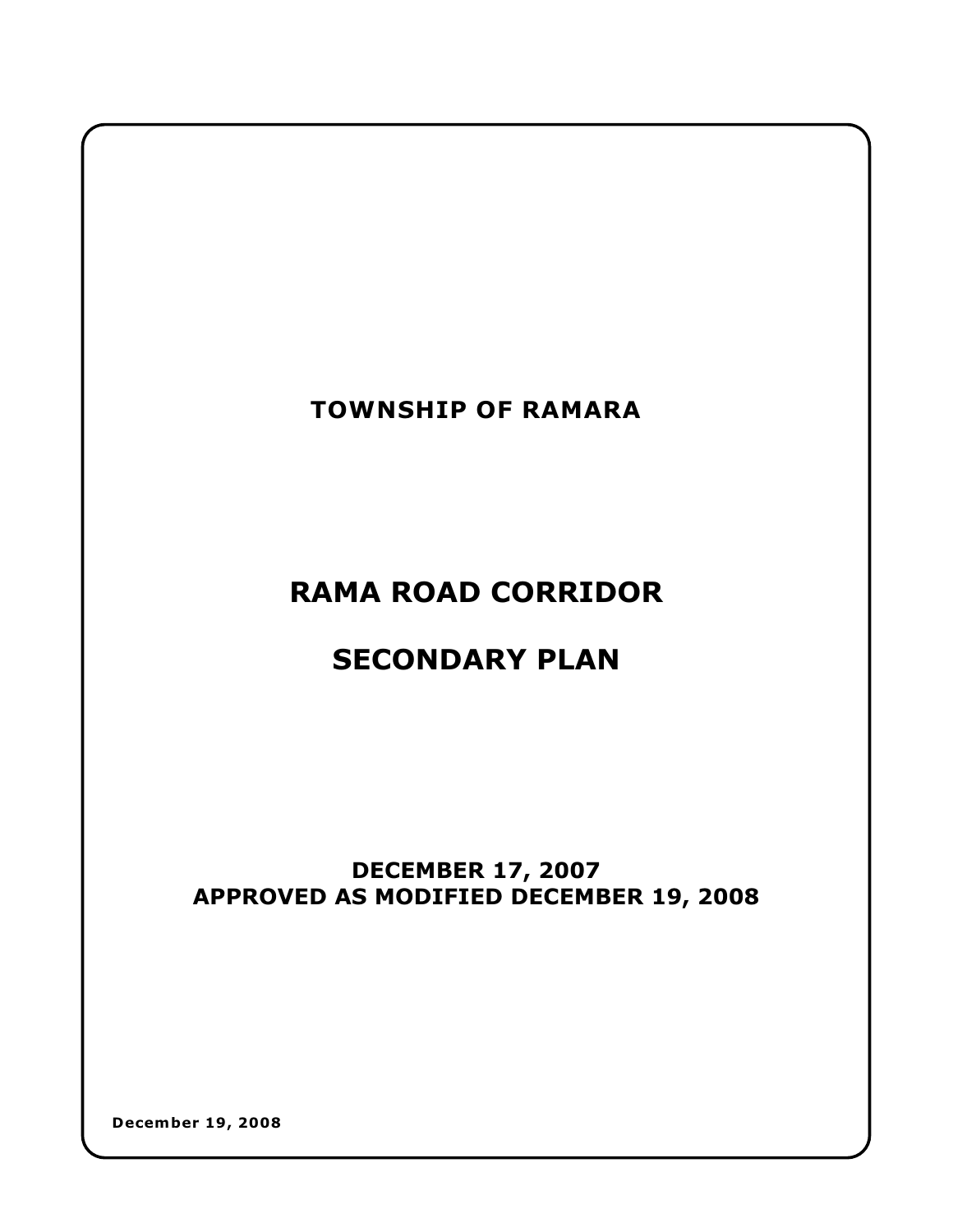# **RAMA ROAD CORRIDOR SECONDARY PLAN**

# **PART 1 - PREAMBLE**

# **1. Purpose of this Amendment**

Section 4.2.1 of the Ramara Official Plan requires that a Secondary Plan shall be prepared for the Rama Road Special Development Area. All development shall occur within the boundaries of the special development area as determined by the secondary plan. The Rama Road Special Development Area is not a settlement area, but an employment area. It is the centre of economic growth and development in the Township and the County.

The secondary plan is to be adopted by the Township of Ramara and incorporated as an amendment to the Ramara Official Plan. This secondary plan establishes the structure and land use concept for the special development area and is based on goals, objectives and policies in the Ramara Official Plan, the natural area and environmental opportunities and constraints that are known, the servicing alternatives that are feasible and viable, and the growth direction adopted by Township Council.

Development in the designated growth areas and in the existing built-up areas may then proceed within the planning policies and guidelines set out in the Official Plan and the secondary plan. The secondary plan reflects the characteristics of the area and is intended to be as flexible as reasonably possible when the Township and development proponents consider development proposals.

This secondary plan meets and implements the requirements of the provincial government policies, the County of Simcoe Official Plan and the policies and regulations of other agencies.

Another part of this amendment changes Section 9.9.8 as it applies to all "Destination Commercial" areas in the official plan. The existing policy allows for multiple unit dwellings in conjunction with a four-season destination resort. The amendment allows for multiple unit dwellings in conjunction with a broader range of Destination Commercial uses. The actual development of multiple unit dwellings shall take place after the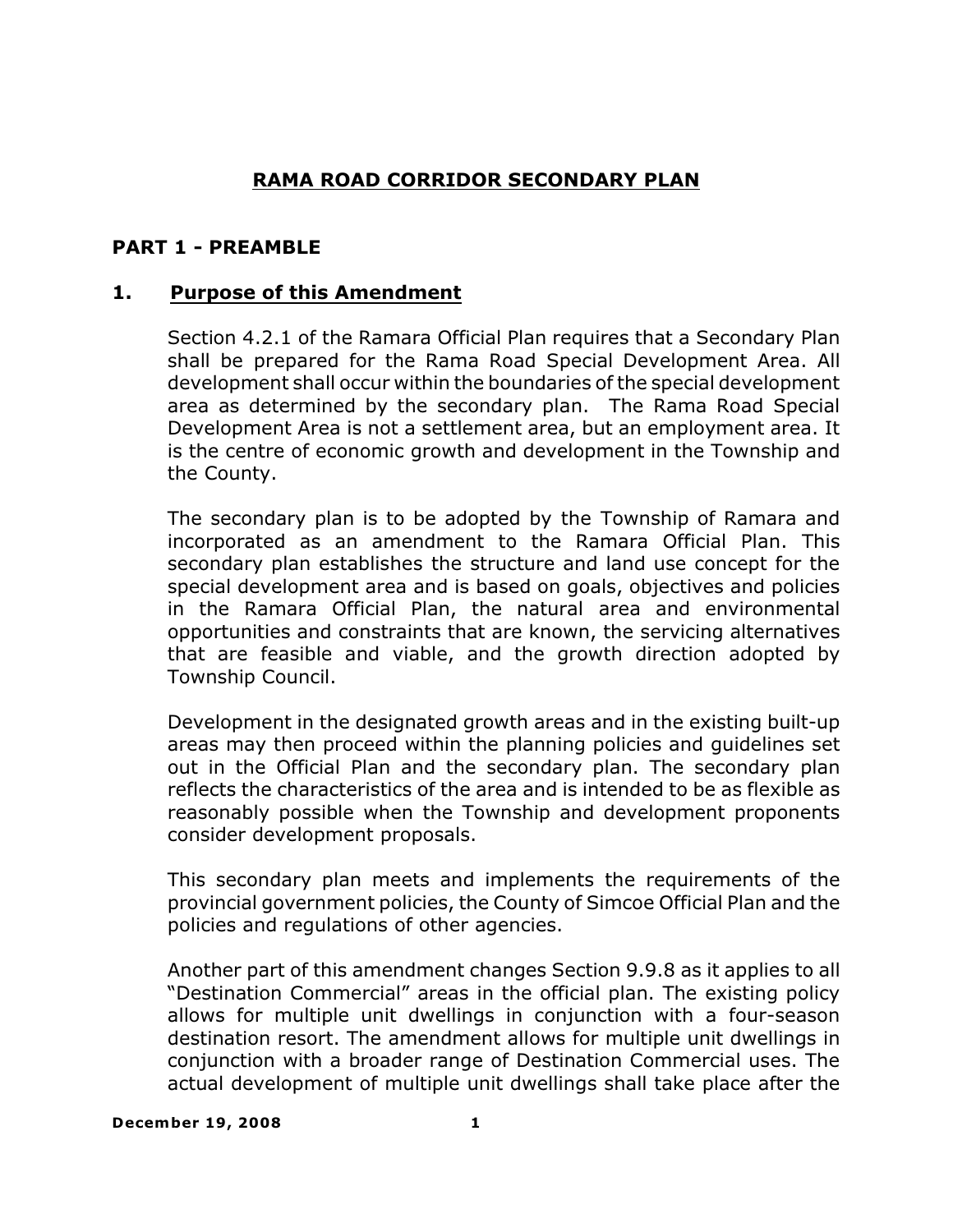approval of the Destination Commercial uses. The intent to encourage destination commercial uses as the primary use and the residential component as a secondary use.

# **2. Area Subject to this Amendment**

The existing limit of the Rama Road Special Development Area is identified on Schedule "A" of the Ramara Official Plan. This amendment sets out the secondary plan boundary as identified on Schedule "A-2" to this amendment. The Rama Road boundary on Schedule "A" is not amended and is retained for future secondary plan consideration.

This secondary plan establishes the current development boundary based on the "Atherley-Uptergrove Secondary Plan Area/Rama Road Corridor Master Servicing Plan" that was completed on October 10, 2006.

The secondary plan development boundary is generally described as follows:

On the west side: the shoreline of Lake Couchiching.

On the north side: the northerly municipal boundary of the Township of Ramara abutting Mnjikaning First Nation (I.R. ) in Concession B.F.

On the east side: the former CN right-of-way now owned by the Township of Ramara, extending southerly to the boundary between Lots 27 and 28, Concession 12, and southerly through Lots 28 and 29, Concession 12.

On the south side: Concession Road 12.

This secondary plan amendment amends Schedule "A" of the Ramara Official Plan.

# **3. Basis of the Amendment**

The Ramara Official Plan was adopted by Township Council on December 9, 2002. The Plan came into effect on July 31, 2003.

At the time, the Township established the Rama Road Corridor Special Development Area on Schedule "A" and in Section 4.2. This area conforms with the County of Simcoe Official Plan that provides for Special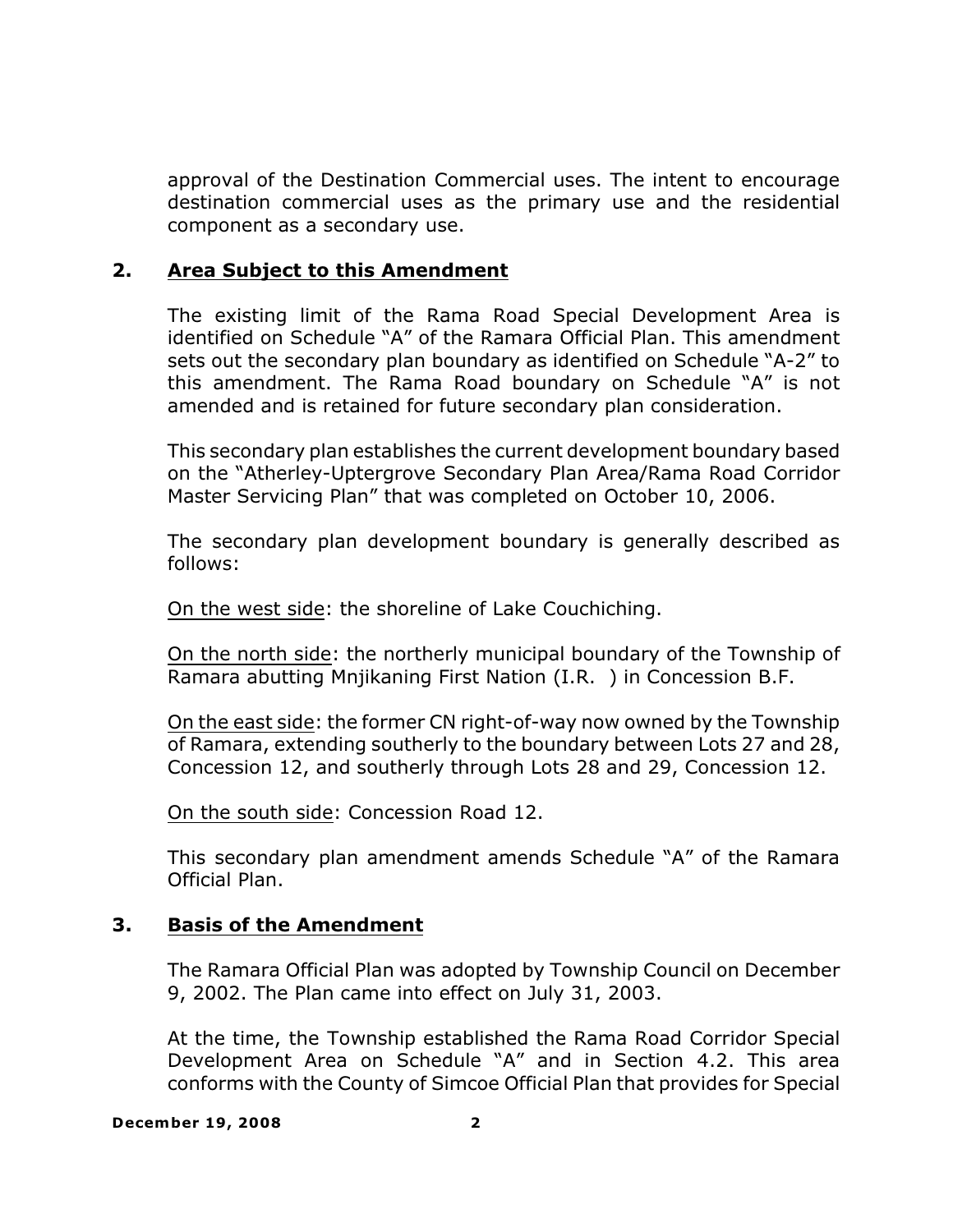Development Area. Section 3.9 of the County Official Plan states, in part:

"Special Development Areas recognize major commercial, industrial, and recreational areas, or a combination thereof, associated with particular attractions or infrastructure in the County such as Casino Rama and the Lake Simcoe Regional Airport. The County recognizes such areas through a County Official Plan designation and local municipalities should comprehensively plan such areas in order to maximize their economic benefits and long-term vitality while ensuring that development patterns and designs recognize and protect environmental features and functions."

The Ramara Official Plan sets out the following relevant objectives for this Special Development Area:

- Stimulate growth of tourism and commercial activities, as destinations, by improving existing services and facilities for existing and future demand and utilization and encourage new and expanded visitor facilities.
- Promote and provide for casino-related recreational and commercial growth.
- Provide for the efficient and safe movement of local traffic and visitor traffic within and through the Rama Road Corridor.

During 2005 and 2006, the Township focussed its attention on the servicing alternatives for the Rama Road Corridor, as well as the Atherley-Uptergrove settlement area. The purpose of the study was to assess the alternatives for water supply, wastewater treatment, stormwater management, and transportation to accommodate development in the study area. The study also forms the basis for this secondary plan.

The "Atherley-Uptergrove Secondary Plan Area/Rama Road Corridor Master Servicing Plan" was completed on October 10, 2006. This report encompasses Phases 1 and 2 of the Municipal Class Environmental Assessment.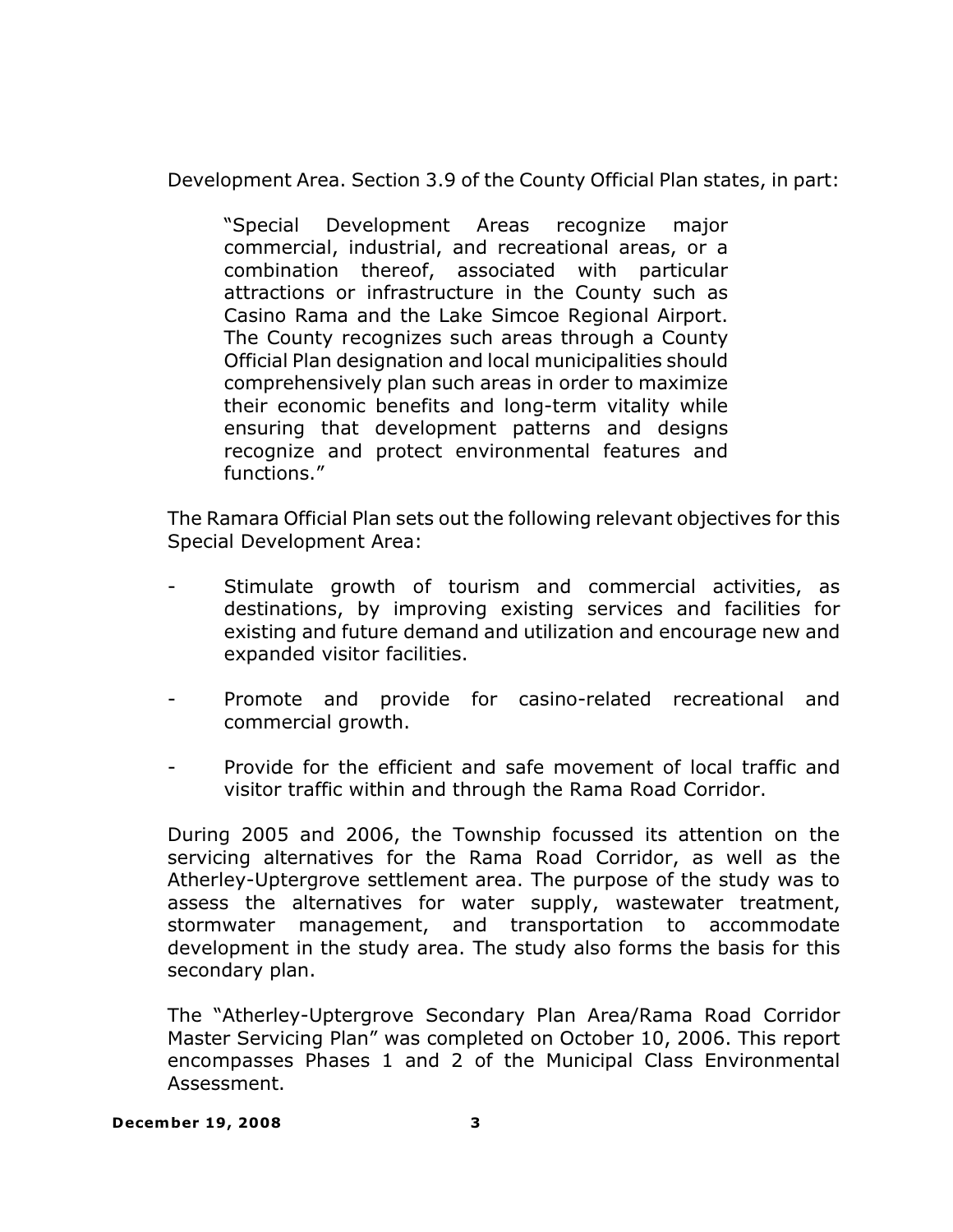The secondary plan, as well as the completion of Phases 3 to 5 of the Class Environmental Assessment, allows for growth and development within the Rama Road Corridor.

# **4. Description of the Secondary Plan Area**

There are approximately 198 properties (whole or part) within the Secondary Plan Area. Approximately 85% of the area is used for agriculture or rural uses or the land is vacant. The remaining 15 % of the area consists of residential dwellings, commercial, and commercial recreation.

There are approximately 144 dwelling units with an estimated population of 360 people. Most of the dwellings consist of detached dwellings.

There are no community, cultural and religious institutions.

Residential uses are concentrated on Prospect Avenue, Fern Resort Road, Fawn Bay Road, Hopkins Bay Road and Rama Road south of Mara-Rama Boundary Road. These existing built-up areas along the shoreline of Lake Couchiching are designated "Shoreline Residential" on Schedule "A" of the Ramara Official Plan.

Commercial land uses are Fern Resort, Days Inn, and the Hummingbird Driving Range, and a vehicle repair and service facility. Casino Rama, the entertainment centre and hotel/conference centre, are located on the First Nation Reserve adjacent to the north of this secondary plan area. This part of the reserve is developed with housing, commercial, recreation and institutional facilities.

The Special Development Area is linear with Rama Road as its axis. The width of the development area ranges from 500 metres to 1 kilometre. There is no core area and it is not characterized as a settlement area with a full range of urban land uses. This area is designated in the Ramara Official Plan for "Destination Commercial" uses that "accommodate large area commercial activities that are destinations or are related to the Casino development or serve the needs of visitors to the Township".

The lower part of the secondary plan area is dominated by the Atherley Provincial Significant Wetlands.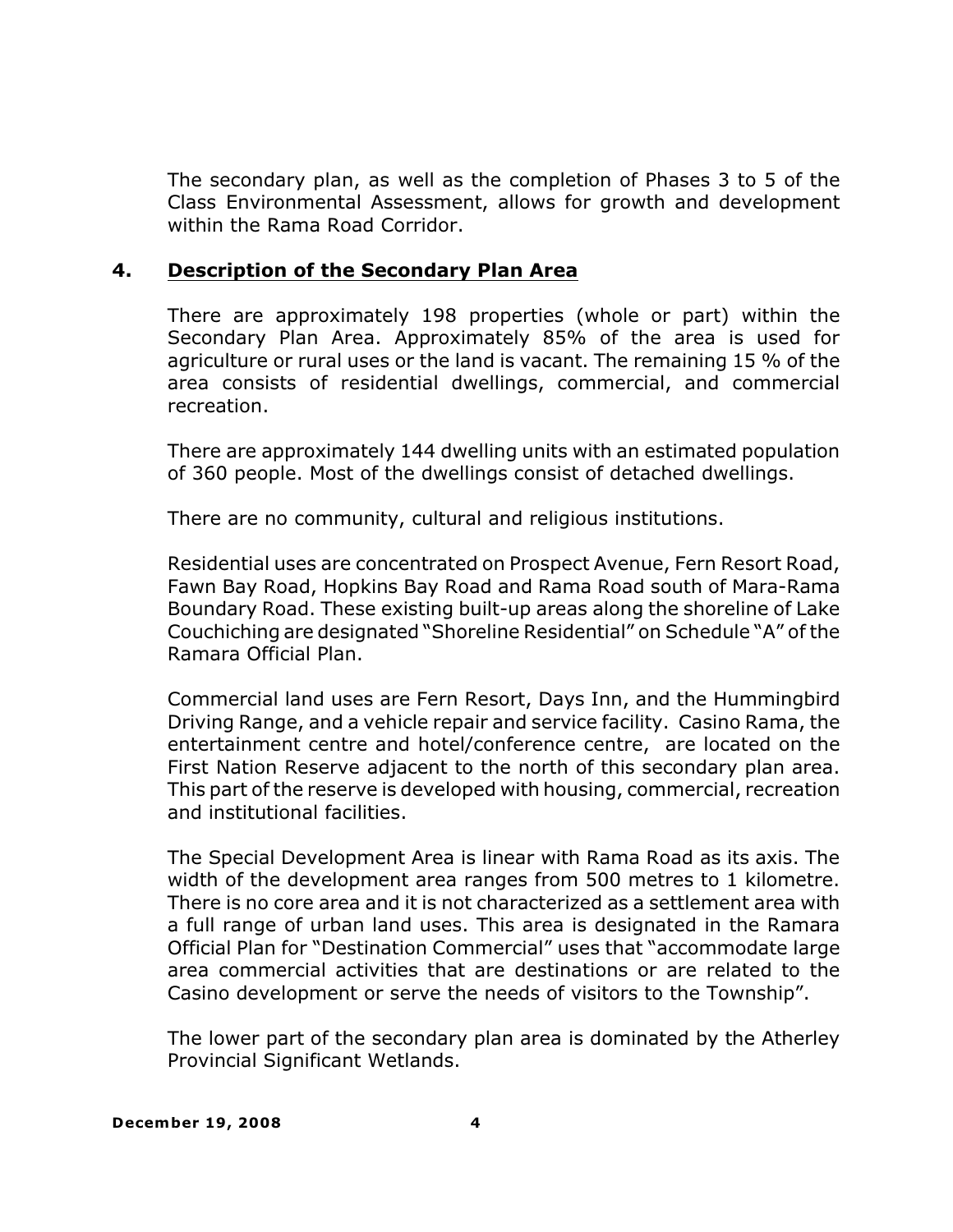The Mnjikaning Fish Weirs National Historic Site is located adjacent to this special development area and the Atherley-Uptergrove Secondary Plan Area. Special Polices in both secondary plans recognize this significance in the Township of Ramara.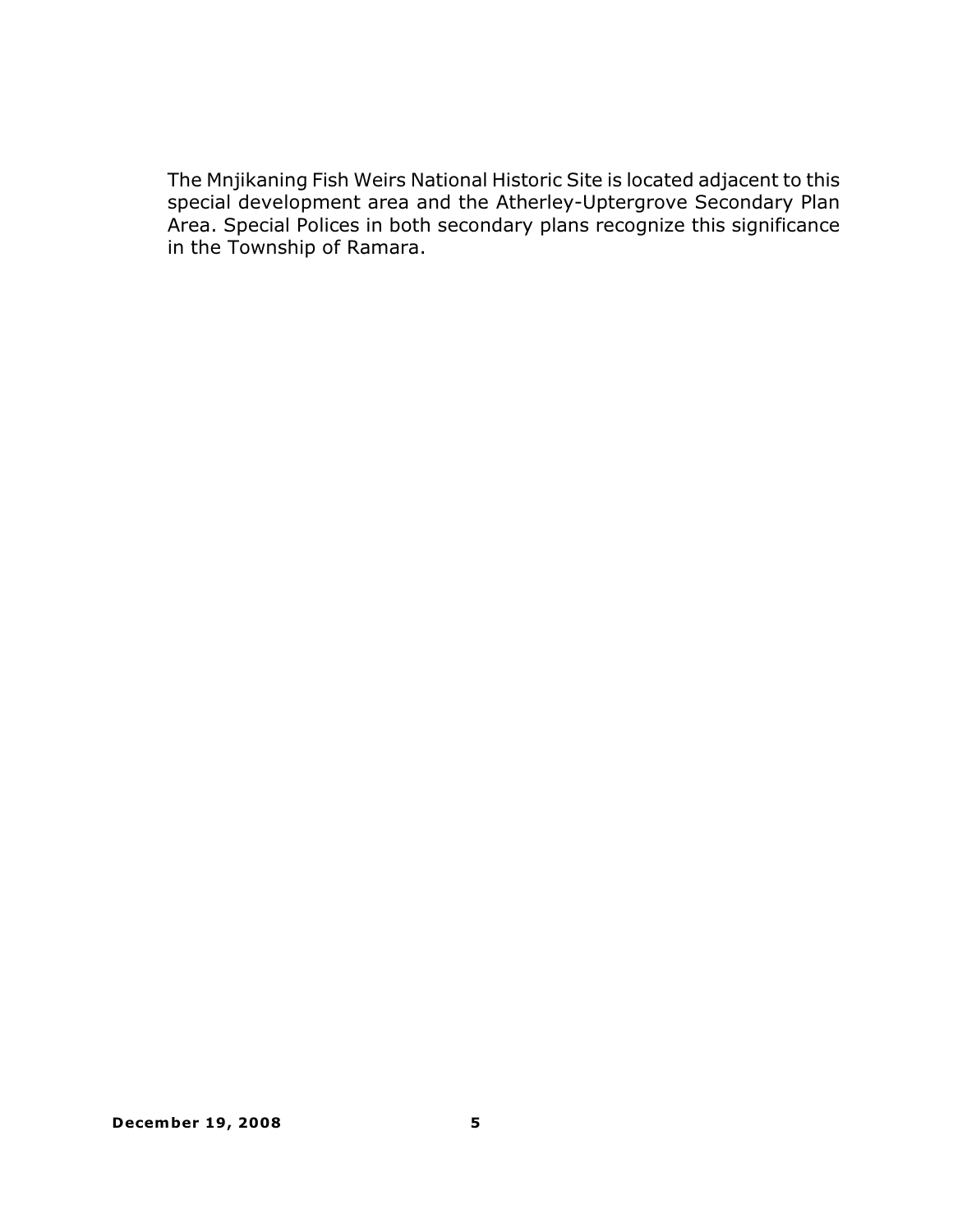# **Part 2 - THE AMENDMENT**

- 1. Schedule "A-2" (Rama Road Corridor Special Development Area Secondary Plan) to this Amendment amends Schedule "A" of the Ramara Official Plan.
- 2. Section 9.9.8 Dwelling Units is deleted and replaced with the following Section 9.9.8.

# "**9.9.8 Multiple Unit Dwellings**

9.9.8.1 Multiple Unit dwellings are permitted only in conjunction with and secondary in scale to the development of the following Destination Commercial uses:

> tourist accommodation use including a hotel marina facility or area for active recreation

No Multiple Unit dwellings shall be the principal residence of any individual or group of individuals.

- 9.9.8.2 The Zoning Bylaw amendment for the Destination Commercial uses listed in Section 9.9.8.1 shall contain provisions for types of dwellings and density of dwelling units.
- 9.9.8.3 For purposes of this section, Multiple Unit dwellings may include development within a plan of condominium on a site used for the permitted Destination Commercial uses in Section 9.9.8.1.
- 9.9.8.4 The approval of Multiple Unit dwellings in conjunction with the permitted Destination Commercial uses shall be considered at the same time as the approval of the Destination Commercial uses.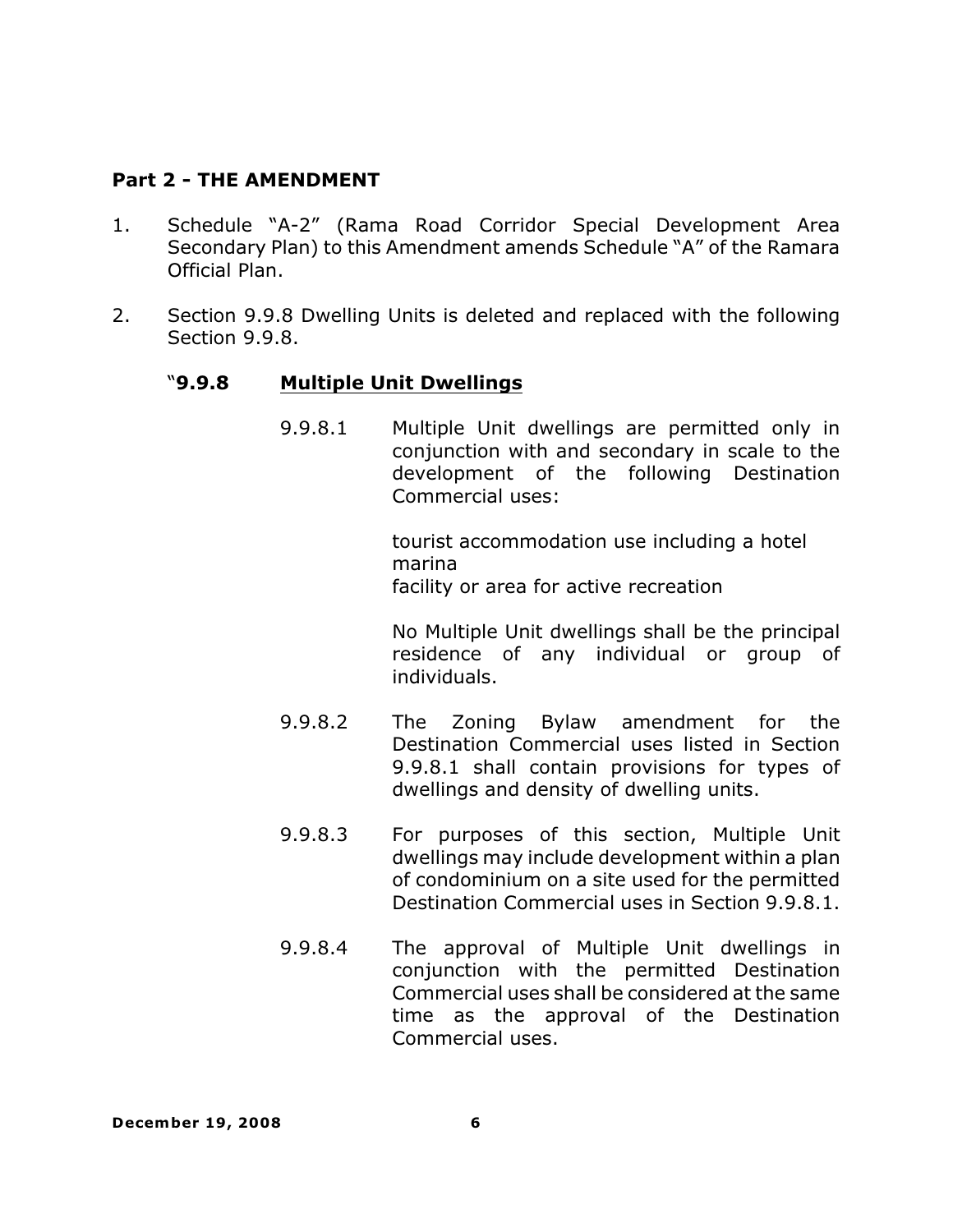- 9.9.8.5 The actual development of Multiple Unit dwellings shall take place in conjunction with or following the development of the permitted Destination Commercial uses in Section 9.9.8.1.
- 9.9.8.6 Destination Commercial uses permitted by Section 9.9.8.1 may develop independently of Multiple Unit dwelling units. The approval of Multiple Unit dwelling units may be given after the development of Destination Commercial uses."
- 3. "Section 10.5 Rama Road Special Development Area Secondary Plan" is added to Section 10 of the Ramara Official Plan.

# **"10.5 Rama Road Corridor Special Development Area Secondary Plan**

# **10.5.1 General Policy**

- 10.5.1.1 All of the Ramara Official Plan policies apply to the Rama Road Special Development Area Secondary Plan Area, where relevant. If there is a conflict between the Official Plan and this Secondary Plan, then the policies of this Secondary Plan shall prevail.
- 10.5.1.2 All complete planning applications made for development within the Secondary Plan area shall conform with the Planning Act, shall be consistent with the Provincial Policy Statement 2005, shall not conflict with the Growth Plan for the Greater Golden Horseshoe, in effect at the time of the decision, and all planning applications shall conform with County of Simcoe Official Plan and the Ramara Official Plan in effect. As well, planning applications must recognize any water quality targets for Lake Couchiching.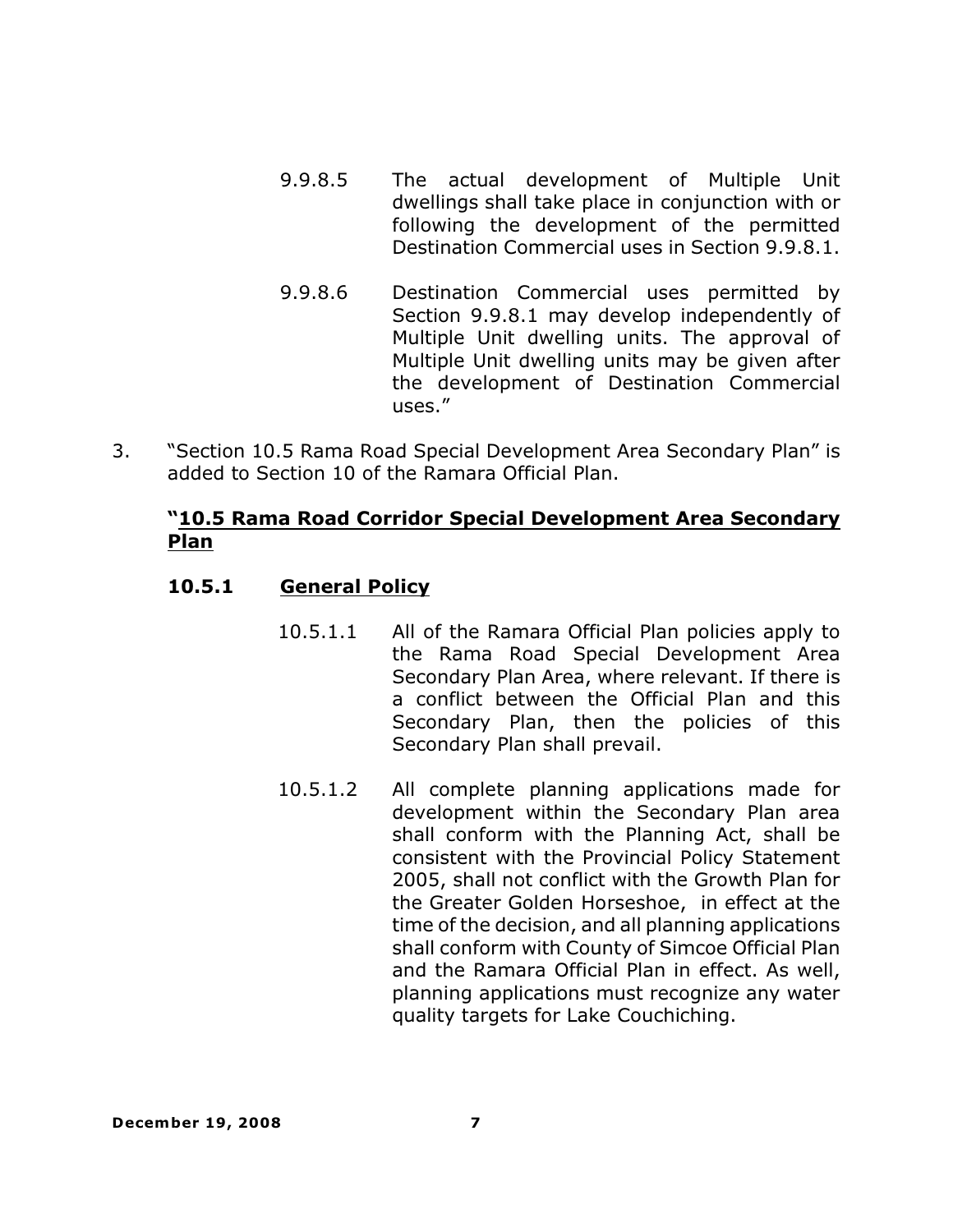- 10.5.1.3 The Ramara Zoning Bylaw shall be amended to conform with this Secondary Plan in order to implement a development proposal.
- 10.5.1.4 Existing zoning in Zoning Bylaw 2005.85 on lands within the Secondary Plan area shall remain in effect according to the policies of this Plan and the provisions of Bylaw 2005.85, until amended.
- 10.5.1.5 Any amendment to this Secondary Plan, including the redesignation of Future Greenfield Areas, shall be implemented by an official plan amendment.
- 10.5.1.6 The proposed outward expansion of the Rama Road Corridor Secondary Plan boundary shall be considered by an amendment to the Ramara Official Plan and this Secondary Plan and shall be supported by a municipal comprehensive review prepared by the Township of Ramara according to the Provincial Policy Statement and the Growth Plan for the Greater Golden Horseshoe.
- 10.5.1.7 Where required by the Planning Act, the Township shall require other information to be provided in an application to amend this Plan, the Zoning Bylaw, and for approval of a subdivision plan and condominium plan, that is contained in the Ramara Official Plan and this Secondary Plan.

# **10.5.2 Rama Road Corridor Objectives**

10.5.2.1 The overall objective of this Secondary Plan is to build an employment area that caters to the economic needs for destination commercial uses within a livable and sustainable community for people in Ramara.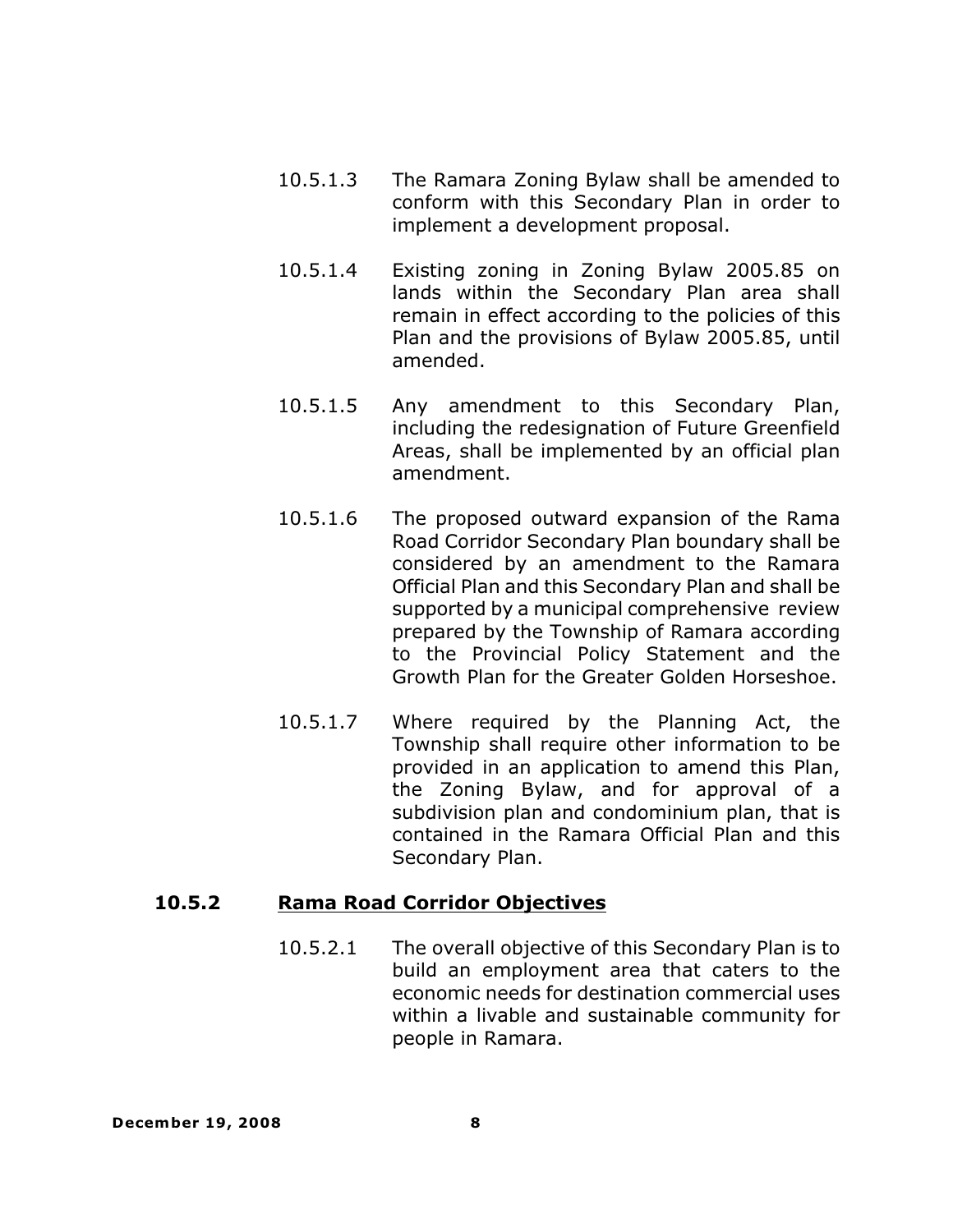- 10.5.2.2 Existing residential dwellings and land uses in Existing Built-Up Areas and isolated lots may remain privately serviced without municipal water and wastewater infrastructure, but subject to the completion of municipal environmental assessments and financial analyses, may be connected to municipal water supply and wastewater treatment systems.
- 10.5.2.3 Intensification of development in Existing Built-Up Areas shall be determined by the capacity of individual water supply, wastewater treatment, and stormwater management and public road facilities, or where appropriate, the capacity of municipal water supply and wastewater treatment systems, and other considerations such as community character.
- 10.5.2.4 The Destination Commercial areas are intended to be used as areas of employment for residents of the Township.
- 10.5.2.5 Proposed new development within the five designated municipal service areas shall be considered by plan of subdivision, plan of condominium and site plan approvals.
- 10.5.2.6 Future Greenfield Areas designated within the Secondary Plan Area are not required to accommodate planned development within the planning period intended to be planned according to updated comprehensive growth management studies by the Township of Ramara and implemented through an amendment to the Official Plan.
- 10.5.2.7 Municipal infrastructure planning will be integrated with land use planning and design cooperatively between land owners and developers within each service area.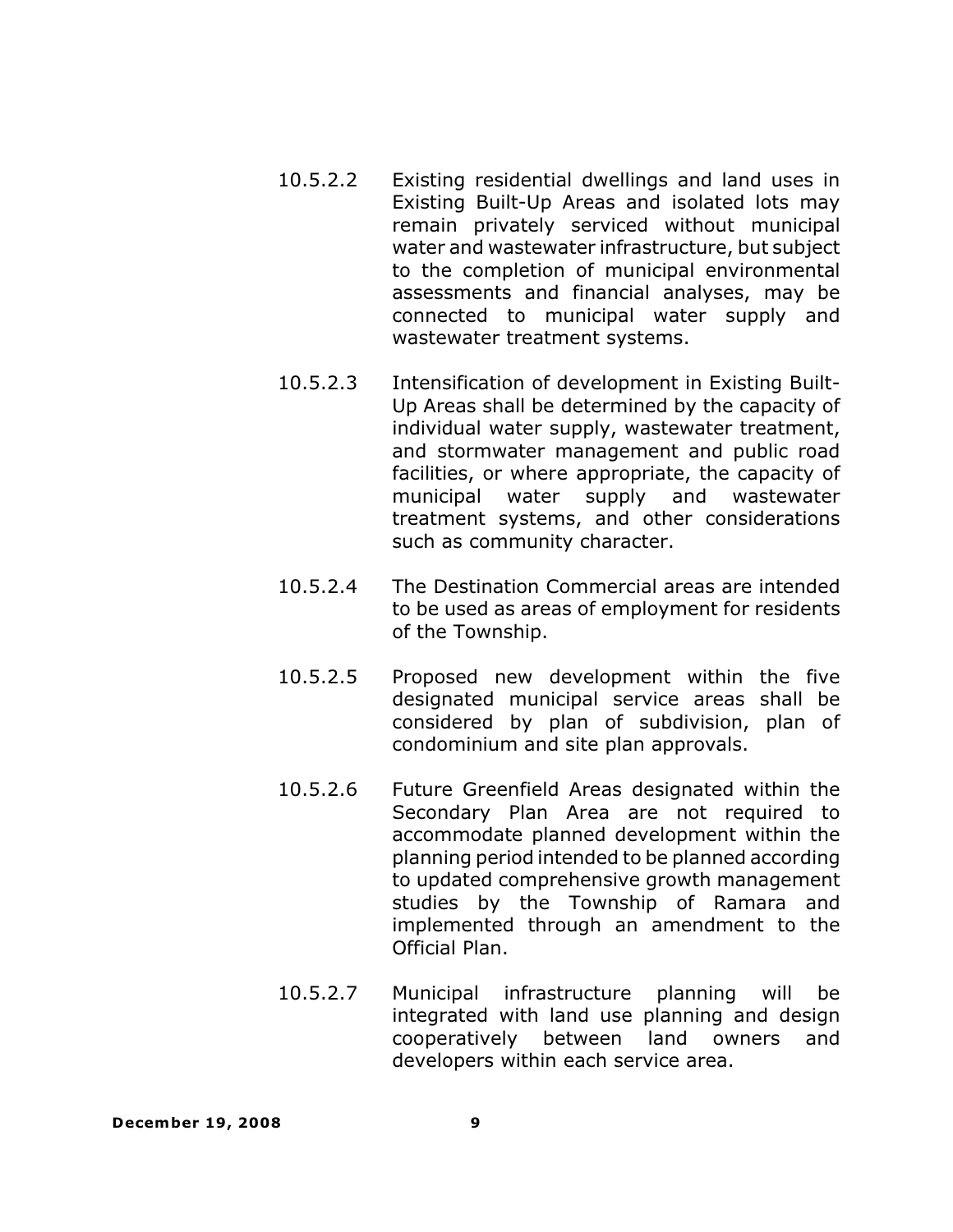- 10.5.2.8 Natural Area features and functions will be protected from development and are integrated into the structure of the Rama Road Corridor.
- 10.5.2.9 Natural areas, walking areas and trails shall be incorporated into the design of development projects in order to encourage and facilitate the health and wellness of residents of and visitors to the Township and to reduce automobile dependency. New natural area features and functions may be established and protected in conjunction with development planning.
- 10.5.2.10 The Township shall determine the need for parkland, recreation areas and natural area land dedications, when establishing conditions of approval for all subdivision plans, condominium plans and site plans.
- 10.5.2.11 Most of the development within the designated service areas are intended as "Destination Commercial". Section 9.9.8.1 of the Ramara Official Plan, as amended by this Secondary Plan, applies to the development of multiple unit dwellings in a mixed-use project.
- 10.5.2.12 Existing small lots that are zoned as "DC-(H)" by Zoning Bylaw 2005.85 may continue to be used according to the provisions of the Zoning Bylaw.
- 10.5.2.13 The former CN right-of-way owned by the Township of Ramara shall be integrated into the new development and shall be used as a public pedestrian walkway, trail and bikeway, connecting to other trails in the Township.
- 10.5.2.14 In the future, the corridor may provide for a public transit facility.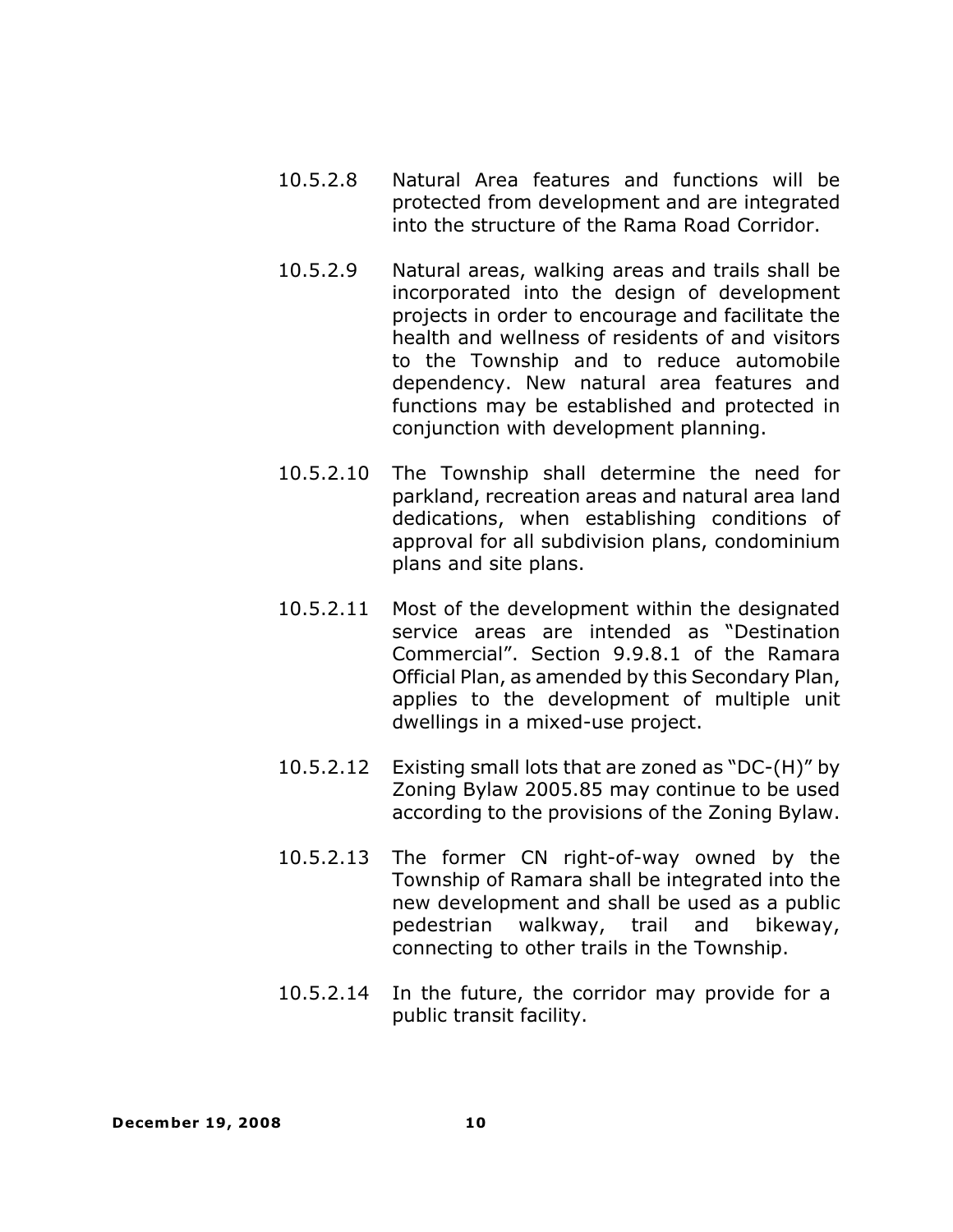10.5.2.15 The development of the Corridor structure is intended to protect the quality of the Lake Couchiching and Lake Simcoe watersheds and the inherent natural features and functions, and to meet water quality objectives for Lake Couchiching in the design of servicing infrastructure.

#### **10.5.3 Destination Commercial Areas**

10.5.3.1 There are four designated development areas and one designated developed area.

| Service Area   | Gross Area       |
|----------------|------------------|
| D1             | 75 ha            |
| D <sub>2</sub> | 76 ha            |
| D <sub>3</sub> | 73 ha            |
| D4             | 33 ha            |
| D5             | 13 <sub>ha</sub> |

- 10.5.3.2 The Master Servicing Study allocates capacity for destination commercial development in Service Areas D1, D2, D3 and D4. Area D5 is developed by Fern Resort and its private water supply and wastewater treatment systems may continue or be expanded and integrated with other designated development lands.
- 10.5.3.3 The total gross designated commercial development area available for development in the planned 25-year planning period (2006- 2031) is 237 hectares.
- 10.5.3.4 These designated areas are intended to be developed with a range of land uses as permitted in Section 9.9 of the Ramara Official Plan. The implementing zoning bylaw will establish permitted uses and zoning provisions for each destination commercial development.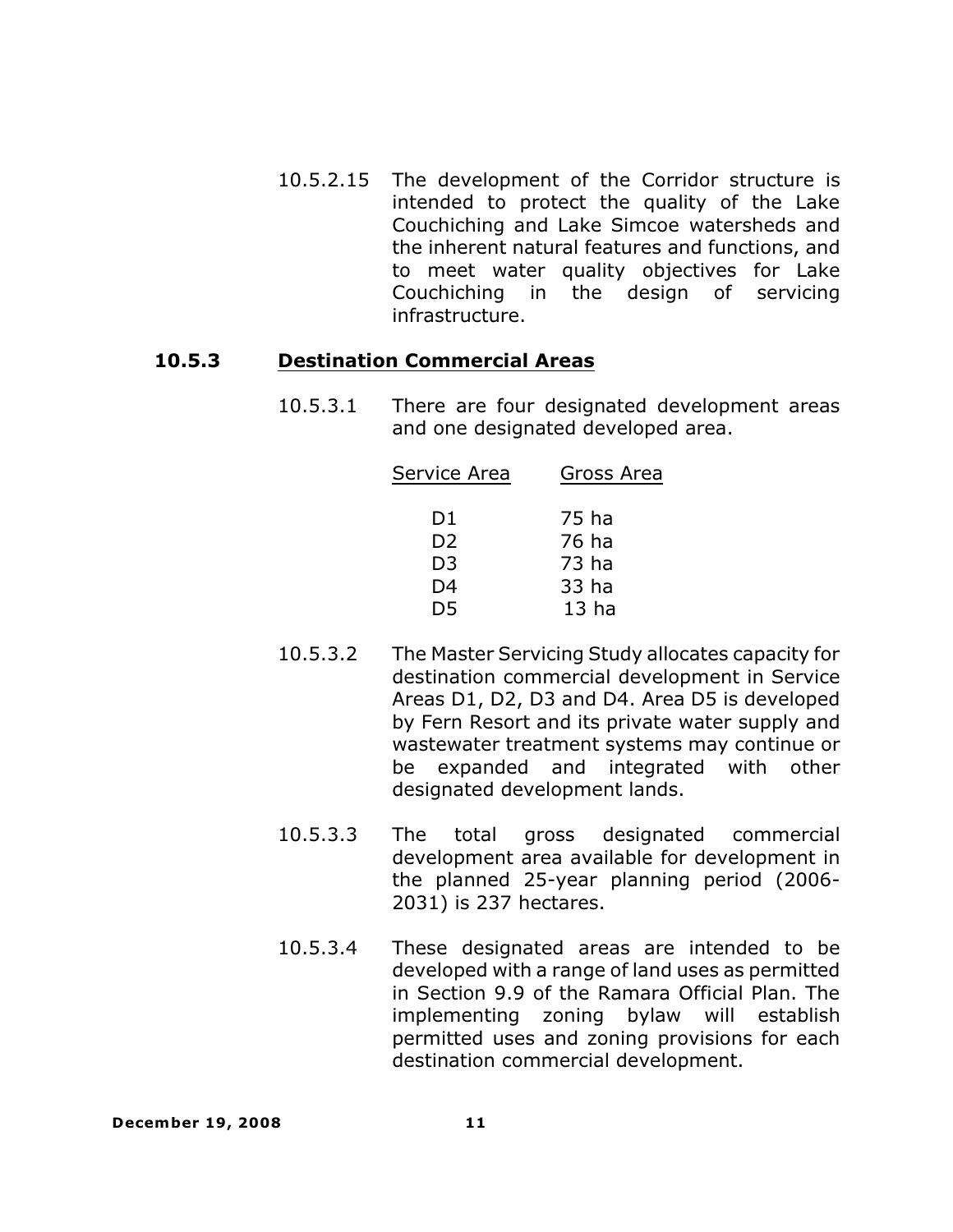- 10.5.3.5 New development within the designated development areas shall take the form of larger scale buildings and structures within complexes providing internal and external pedestrian access. The maximum net residential density for multiple units is 24 units per hectare and the maximum height of multiple unit residential buildings shall be 8 storeys or 24 metres.
- 10.5.3.6 There is no planned Destination Commercial development gross floor area target within the Rama Road Corridor. Each development proposal will be assessed by the Township and appropriate authorities, with regard to the following issues to be addressed by proponents as part of information provided in each planning application:
	- 1. Projected permanent and temporary employment in the project;
	- 2. Projected Multiple Unit dwellings and uses in accordance with section 9.9.8 of this secondary plan;
	- 3. The density of residential uses and nonresidential uses in buildable land areas;
	- 4. Projected permanent and temporary residential unit occupancies;
	- 5. The provision of employment within the Destination Commercial projects;
	- 6. The quality and extent of innovative urban design and architectural design;
	- 7. The protection and enhancement of natural area features and functions;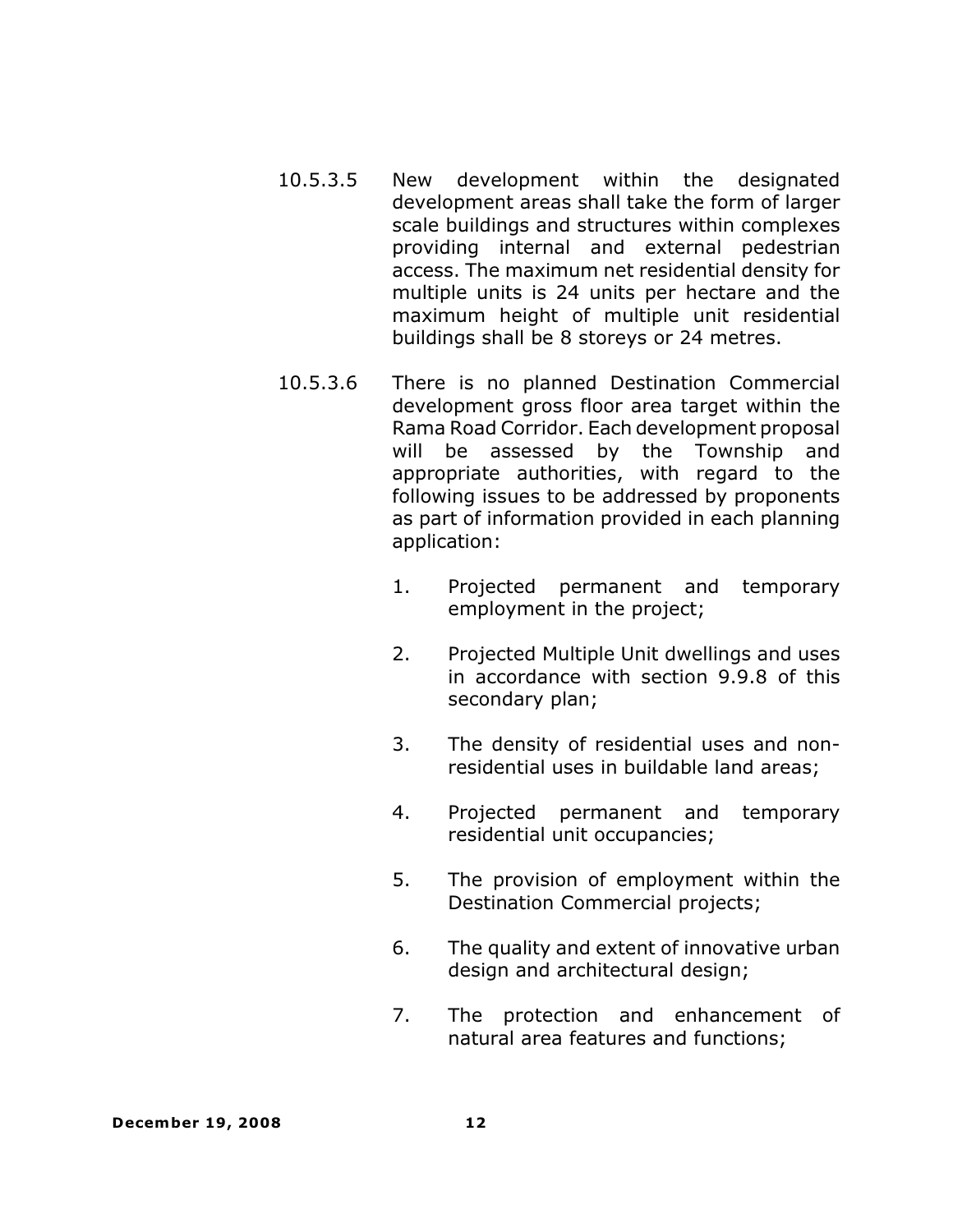- 8. Completion of Class Environmental Assessment for municipal services and agreement with Township and other landowners regarding implementation measures;
- 9. Provision of walkways, trails, bikeways and pedestrian areas within the project and connecting externally;
- 10. Provision of publicly owned open spaces for active and passive recreation;
- 11. Consideration of innovative streetscape designs;
- 12. Provision of public streets and road intersection improvements to mitigate impacts and provide sufficient capacity;
- 13. Proposed phasing of development;
- 14. Conformity with the Provincial, the County and Township planning policies;
- 15. Compatibility between residential and nonresidential land use components within the development project;
- 16. Compatibility between the proposed "Designation Commercial" development and designated "Shoreline Residential" areas.
- 10.5.3.7 Proposals for Township planning applications to establish new and expanded projects within the "Destination Commercial" area shall be considered by the Township subject to the preparation and submission of planning studies prepared by the proponent, as part of a planning application. The planning studies shall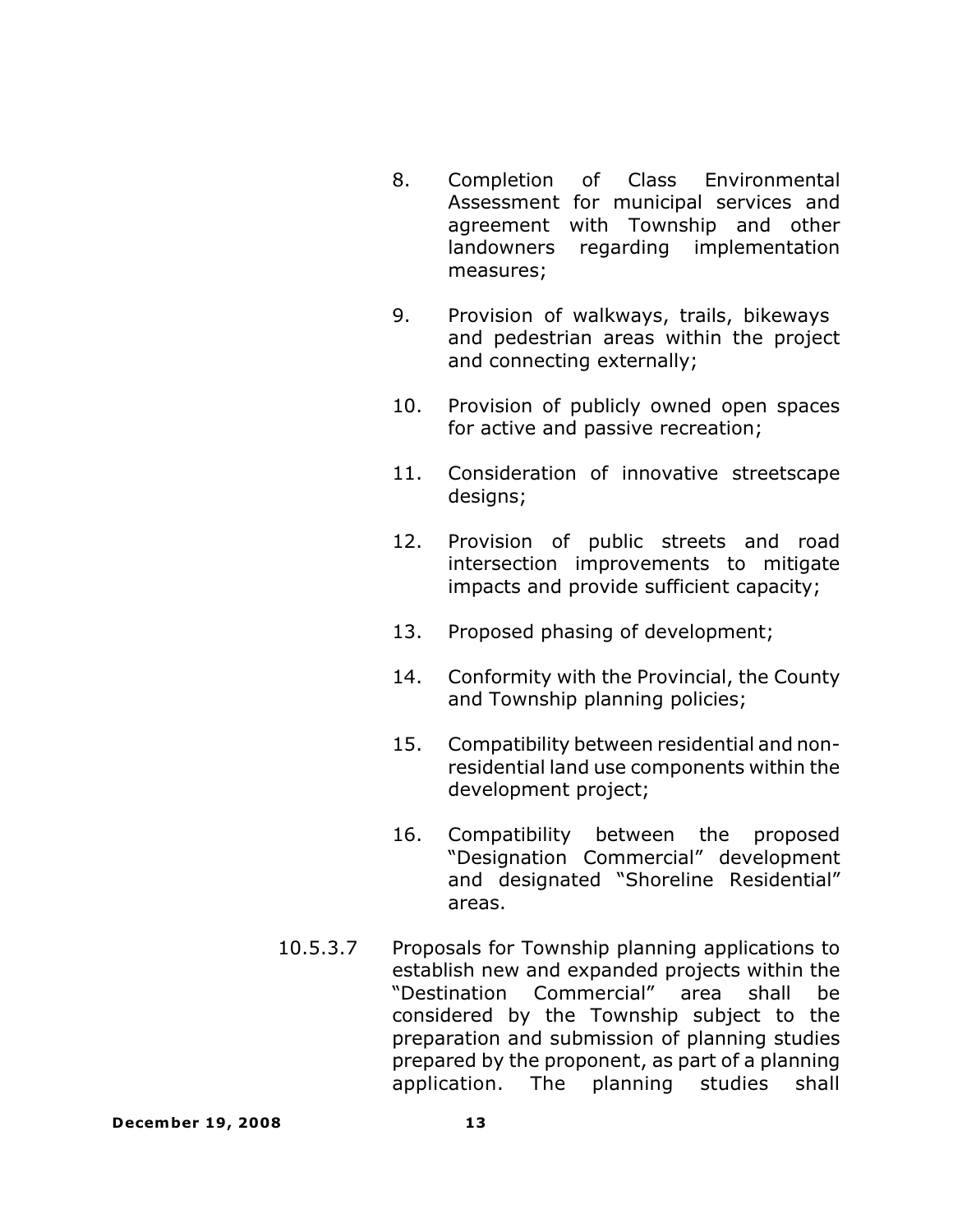demonstrate that the proposal achieves the objectives and policies of the Secondary Plan and structure of the Rama Road Corridor; establish the densities of residential and non-residential uses within the buildable land areas of the project; determine the measures to mitigate the potential impacts of noise, lighting, visual presence on multiple dwelling unit land uses and major public roads; the implementation of urban design standards, including pedestrian and bicycle movements; and the measures to implement the infrastructure study required by this Secondary Plan.

- 10.5.3.8 The designated "Destination Commercial" areas identified on Schedule "A-2" include smaller individual properties that should be integrated with larger properties for new development. These smaller properties may continue to be used for existing uses that are permitted in the "Rural" designation.
- 10.5.3.9 New strip development is not permitted along existing major public roads.
- 10.5.3.10 Development proposed by subdivision plan, condominium plan or site plan shall be designed to provide for a 7.5 metre wide continuous landscaped buffer abutting any areas that are designated in the Ramara Official Plan as "Shoreline Residential" or as "Shoreline Residential (SR)" in Zoning Bylaw 2005.85. The landscape buffer shall only be used for landscaped features, naturalization, berming, fencing, and at grade infrastructure (private driveway or walkway) and subsurface infrastructure. Direct vehicle access between developmentin a "Destination Commercial" area and any existing "Shoreline Residential" area is prohibited, except for emergency vehicle access, where appropriate.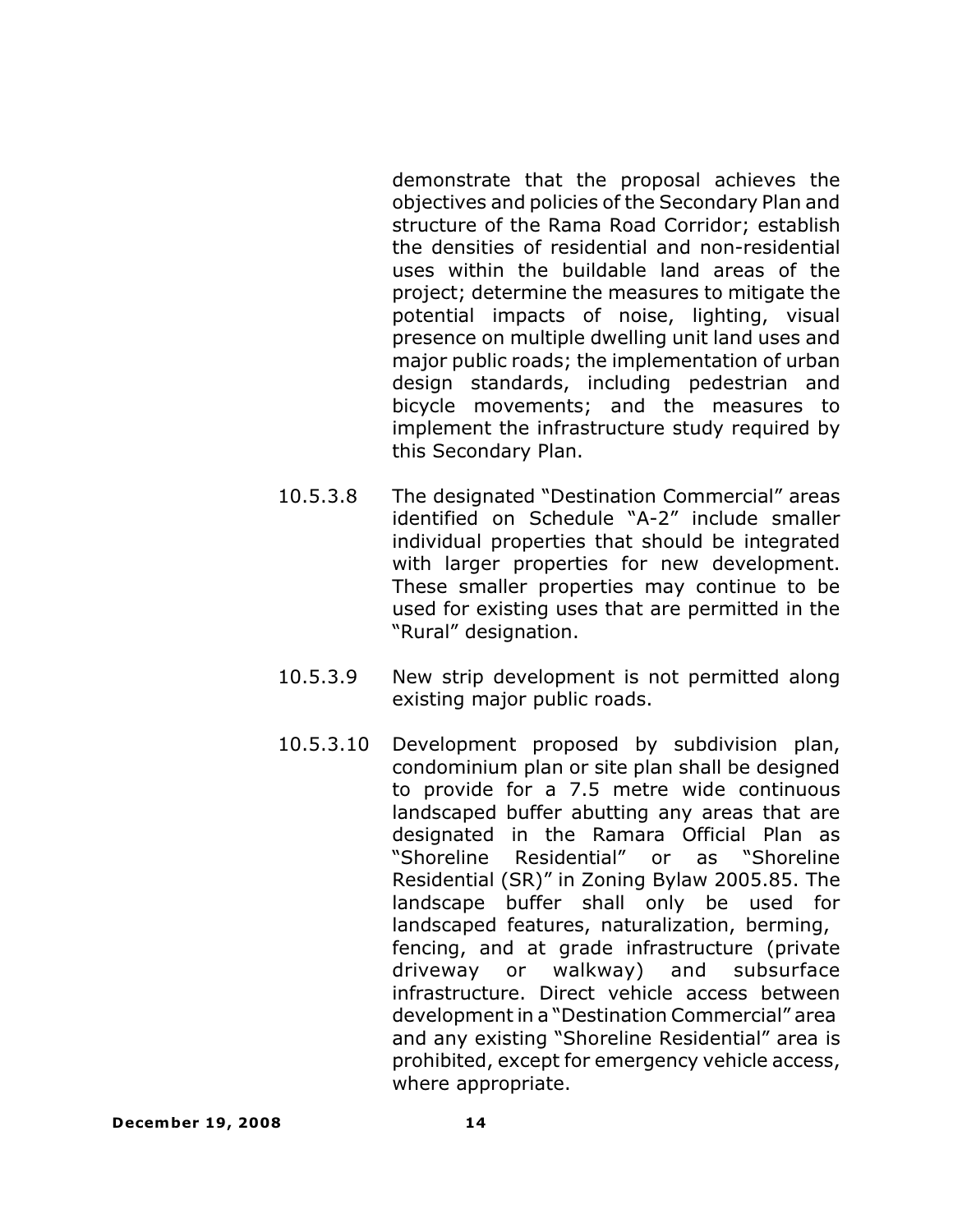# **10.5.4 Existing Built-Up Areas**

- 10.5.4.1 The concentrations of existing built-up residential development areas outside the "Destination Commercial" areas are identified on Schedule "A" to this Plan. These areas are predominantly designated as "Shoreline Residential".
- 10.5.4.2 Existing uses within the Existing Built-Up Areas may remain according to existing Zoning Bylaw provisions.
- 10.5.4.3 The policies of the Ramara Official Plan apply to these areas.
- 10.5.4.4 It is intended that these areas shall continue to be serviced with individual private water supply and wastewater treatment facilities, until environmental assessments conclude that municipal water supply and wastewater treatment systems shall be extended to service these areas.
- 10.5.4.5 This Plan encourages intensification within the Existing Built-Up Areas within the capacity to provide public roads, individual water supply and wastewater treatment, and stormwater management, or where appropriate, the capacity of municipal water supply and wastewater treatment services or other services.
- 10.5.4.6 For purposes of this Plan, intensification in the Existing Built-Up Areas means and includes:

infilling between existing residential dwellings;

expansion and/or conversion of existing dwellings and existing non-residential uses;

development of existing vacant lots;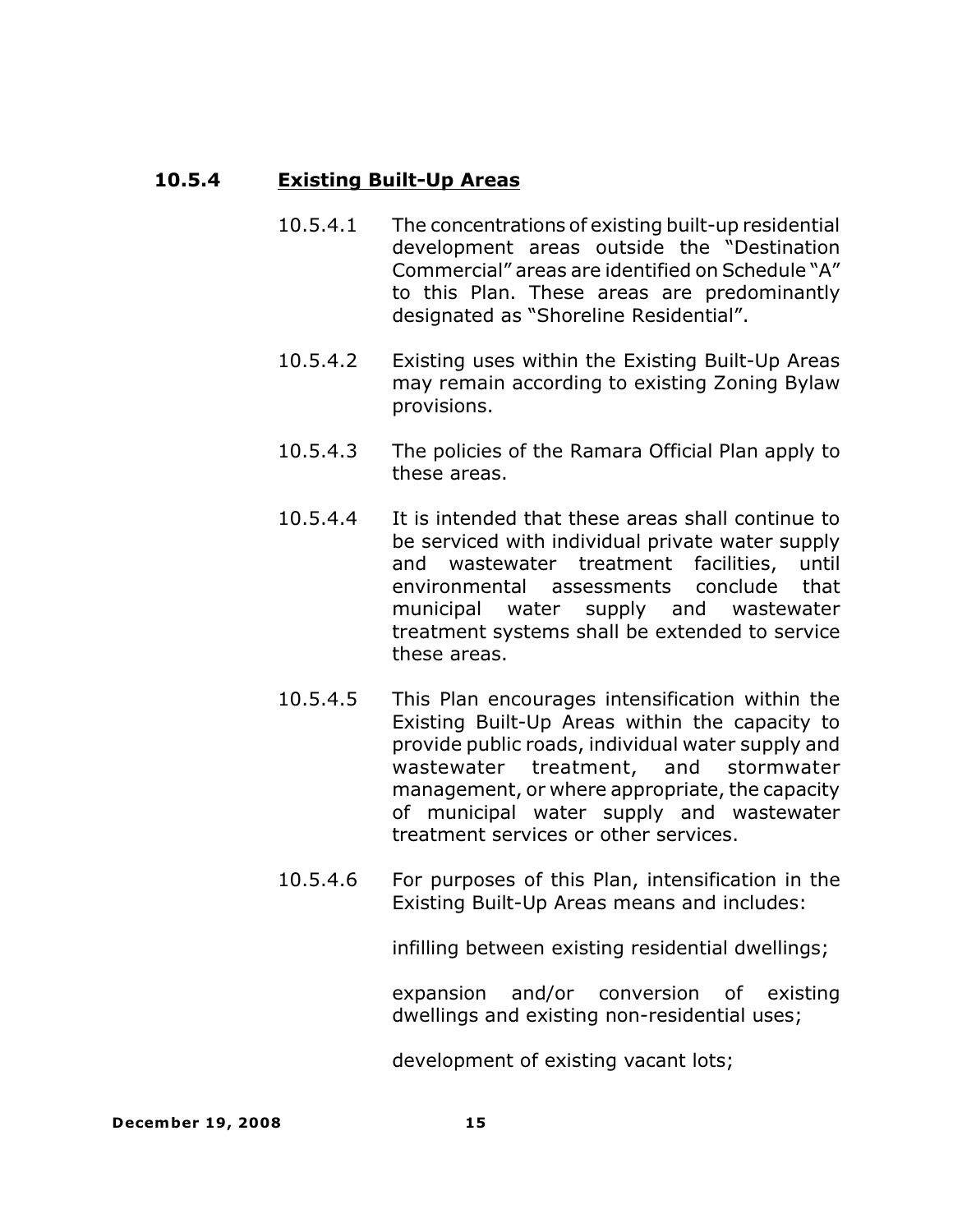further development of existing built-up lots;

redevelopment of existing built-up lots.

- 10.5.4.7 Intensification includes the development of new residential dwellings and may include the redevelopment of existing non-residential uses to residential uses.
- 10.5.4.8 All new or expanded residential dwellings shall conform with the provisions of the Zoning Bylaw and are subject to the Township's Site Plan Control Bylaw.
- 10.5.4.9 Intensification of uses other than residential is permitted within the "Existing Built-Up Area", and may require an amendment to the Zoning Bylaw and shall conform with the policies of the Official Plan and this Secondary Plan.

# **10.5.5 Public Active and Passive Recreation Areas**

- 10.5.5.1 Public spaces, essential to the character of the Township and to the health and wellness of residents, shall be planned accordingly in all subdivision plans, condominium plans and site plans.
- 10.5.5.2 Schedule "A-2" to this Secondary Plan identifies the conceptual walkways and trails that are to be implemented by development plans.
- 10.5.5.3 Public spaces shall be designated in the Township as a system of active recreation and passive recreation areas and may include:

sidewalks trails bikeways neighbourhood parks village park/square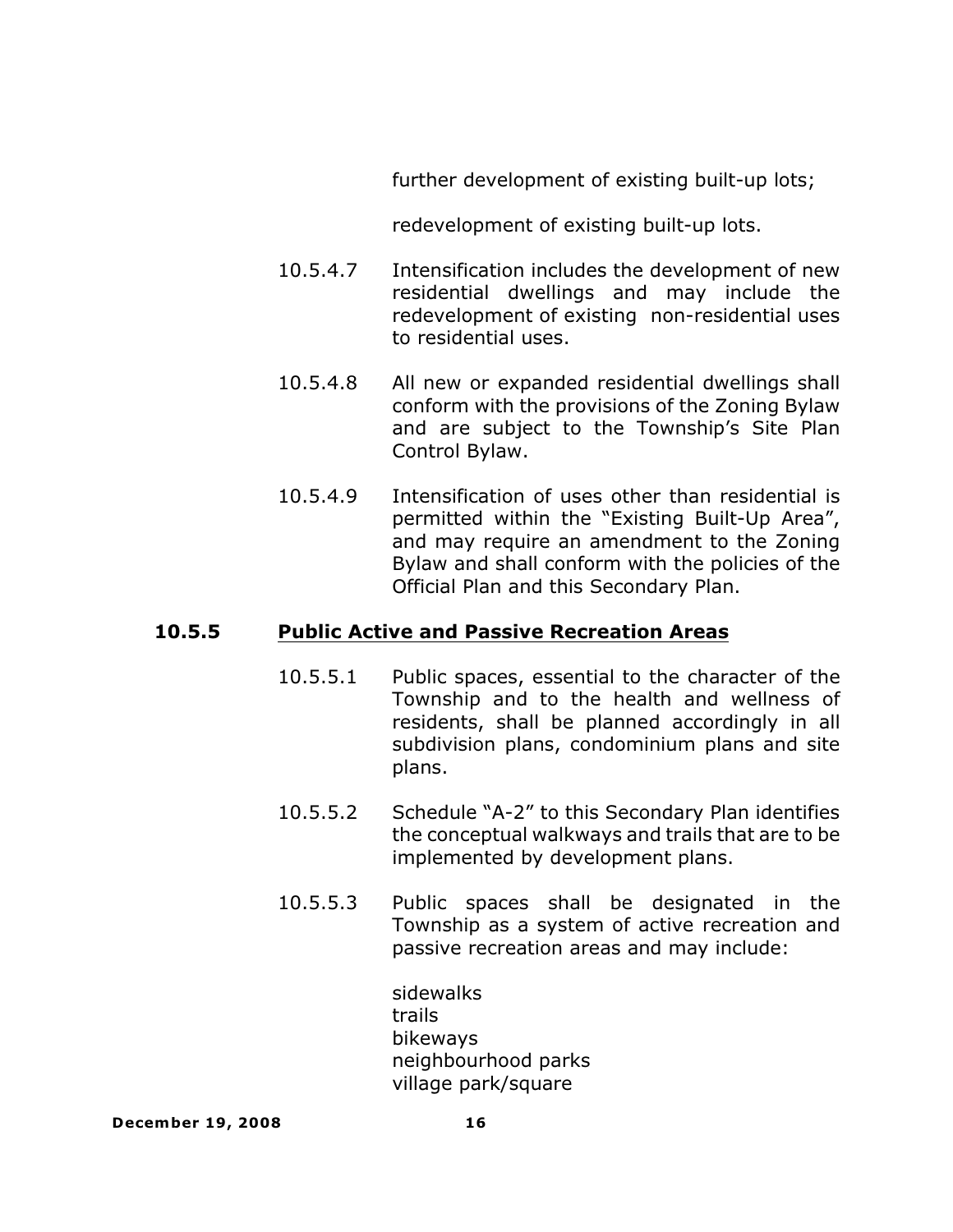wilderness areas watercourses

- 10.5.5.4 In every new subdivision plan, at least one pedestrian sidewalk shall be provided on every public street.
- 10.5.5.5 Connected trails, bikeways, and parks shall be provided in the Rama Road Corridor through subdivision plans, condominium plans and site plans.
- 10.5.5.6 The location, design and area of these public spaces and their dedication to the Township or other public body shall be determined in subdivision plans, condominium plans and site plans by the Township.
- 10.5.5.7 Where it is considered feasible by the Township, newly-established woodlands and wetlands in public spaces may be established and existing woodlands and wetlands may be expanded and enhanced in order to establish natural area linkages and wildlife habitat, as part of a new subdivision plan.
- 10.5.5.8 Where it is considered feasible, the Township may accept land and/or cash-in-lieu of parkland for purposes of establishing new or expanded public spaces.
- 10.5.5.9 The Township shall determine the need for parkland dedication or cash-in-lieu of parkland as part of the condition of subdivision plan and condominium plan approval for all public spaces identified in Section 10.5.5.3.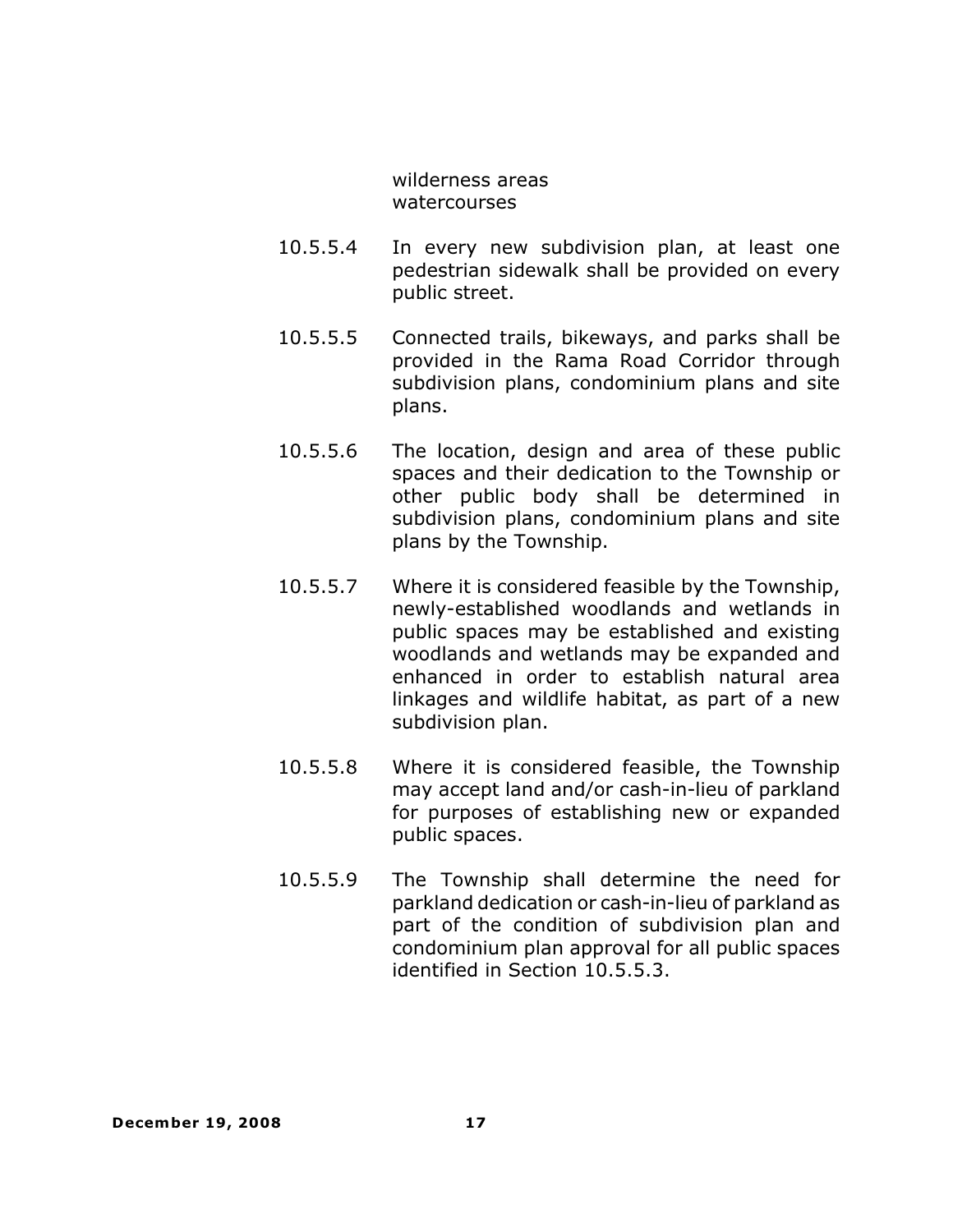- 10.5.5.10 The Township shall determine, by bylaw, the parkland areas and recreational areas required to be dedicated or cash-in-lieu, as a condition of site plan approval for Destination Commercial projects, including lands in the central Institutional area designated in the Atherley-Uptergrove Secondary Plan.
- 10.5.5.11 The public recreation area structure shall be designed to allow pedestrian and non-motorized vehicle connections between living areas and recreation areas, institutional areas, commercial areas and natural areas.
- 10.5.5.12 Active and Passive Recreation Areas are not identified on Schedule "A" to this Secondary Plan. Any proposed location does not require an amendment to this Secondary Plan. Areas will be zoned as "AR" and "PR" in Zoning Bylaw 2005.85 as part of the subdivision plan and condominium plan approval process.

#### **10.5.6 Natural Area Protection**

- 10.5.6.1 The "Natural Area Protection" designations on Schedule "A" to this Plan are existing on Schedule "A" to the Official Plan. These include provincially significant wetlands and significant woodlands.
- 10.5.6.2 The protection and conservation of these significant areas shall be implemented by existing policies under Section 5.2 and 9.2 of the Ramara Official Plan.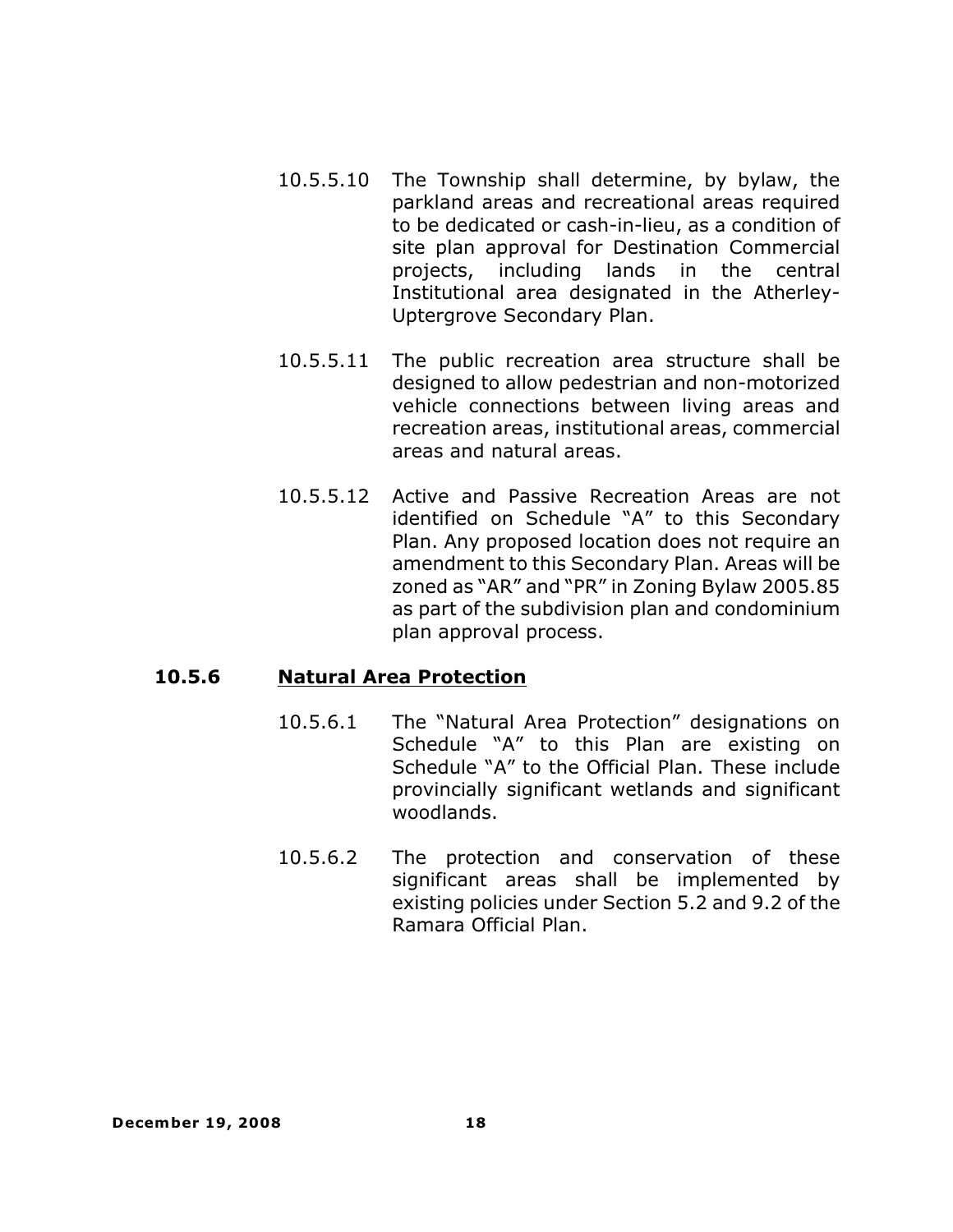- 10.5.6.3 Natural features designated on Schedule "A" to this Secondary Plan are significant locally and regionally to maintain ecological functions within subwatersheds. These natural features include wetlands, woodlands, and watercourses. The policies in Section 5.2 and Schedule "C" of the Ramara Official Plan shall apply.
- 10.5.6.4 Ecological functions include fish and wildlife habitats, drainage channels, recharge and discharge areas, and Lake Couchiching nearshore areas.
- 10.5.6.5 Subwatershed boundaries identified in the Master Servicing Study shall generally be respected and remain unaltered in the land development process for purposes of municipal services and stormwater management facilities.
- 10.5.6.6 Watercourses identified in the Master Servicing Study and identified on Schedule "A-2" of this Secondary Plan, shall remain unaltered unless diversion is permitted through the consultative and approval process of the Ministry of Natural Resources and shall be naturalized to the extent possible and practical.
- 10.5.6.7 Where determined appropriate by criteria in Section 5.2.4 of the Ramara Official Plan, local wetlands shall be retained and maintained as part of watercourse and corridor systems.
- 10.5.6.8 Where determined feasible by criteria in Section 5.2.4 of the Ramara Official Plan, local woodlands shall be retained and integrated with watercourses and identified public spaces.
- 10.5.6.9 Watercourses located within planned development areas shall be designed with a natural buffer area of a minimum of15 metres wide on each side of the watercourse.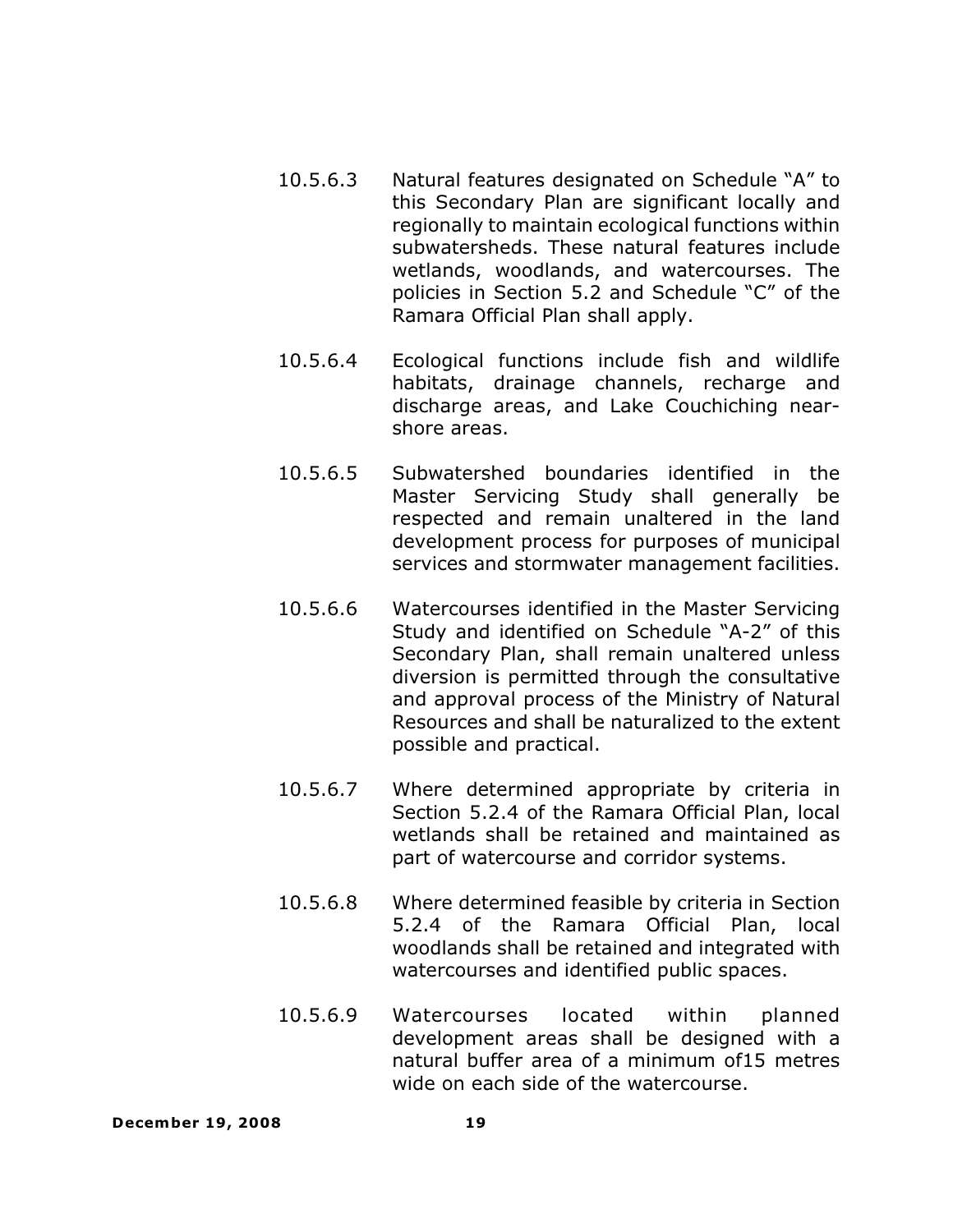- 10.5.6.10 All buildings and structures, except boat houses, shall be set back a minimum of 15 metres from the High Water Mark of Lake Couchiching.
- 10.5.6.11 For purposes of this Plan, the High Water Mark is either the contour representing the 219.15 m.a.s.l. elevation or the ordinary high water make observed in April, May or June.

# **10.5.7 Future Greenfield Area**

- 10.5.7.1 Future Greenfield Areas identified on Schedule "A" are not required for planned development within the 30-year planning period (2001-2031). Existing uses may remain as zoned in Zoning Bylaw 2005.85. Land uses in Future Greenfield Area designation shall be limited to those permitted in the Rural designation of the Township of Ramara Official Plan.
- 10.5.7.2 Any proposal to change the existing land use shall require a planning justification study as part of a planning application and where necessary an amendment to the zoning bylaw.
- 10.5.7.3 The proposed redesignation of Future Greenfield Areas for intensive development shall be subject to a comprehensive growth management study undertaken by the Township to determine the need to allocate additional land for development during the planning period. Part of this study will include an assessment of municipal servicing capacity.
- 10.5.7.4 It is intended that the designated Future Greenfield Areas shall be serviced with individual private water supply and wastewater treatment facilities until land is designated for development and an amendment to this Plan is approved.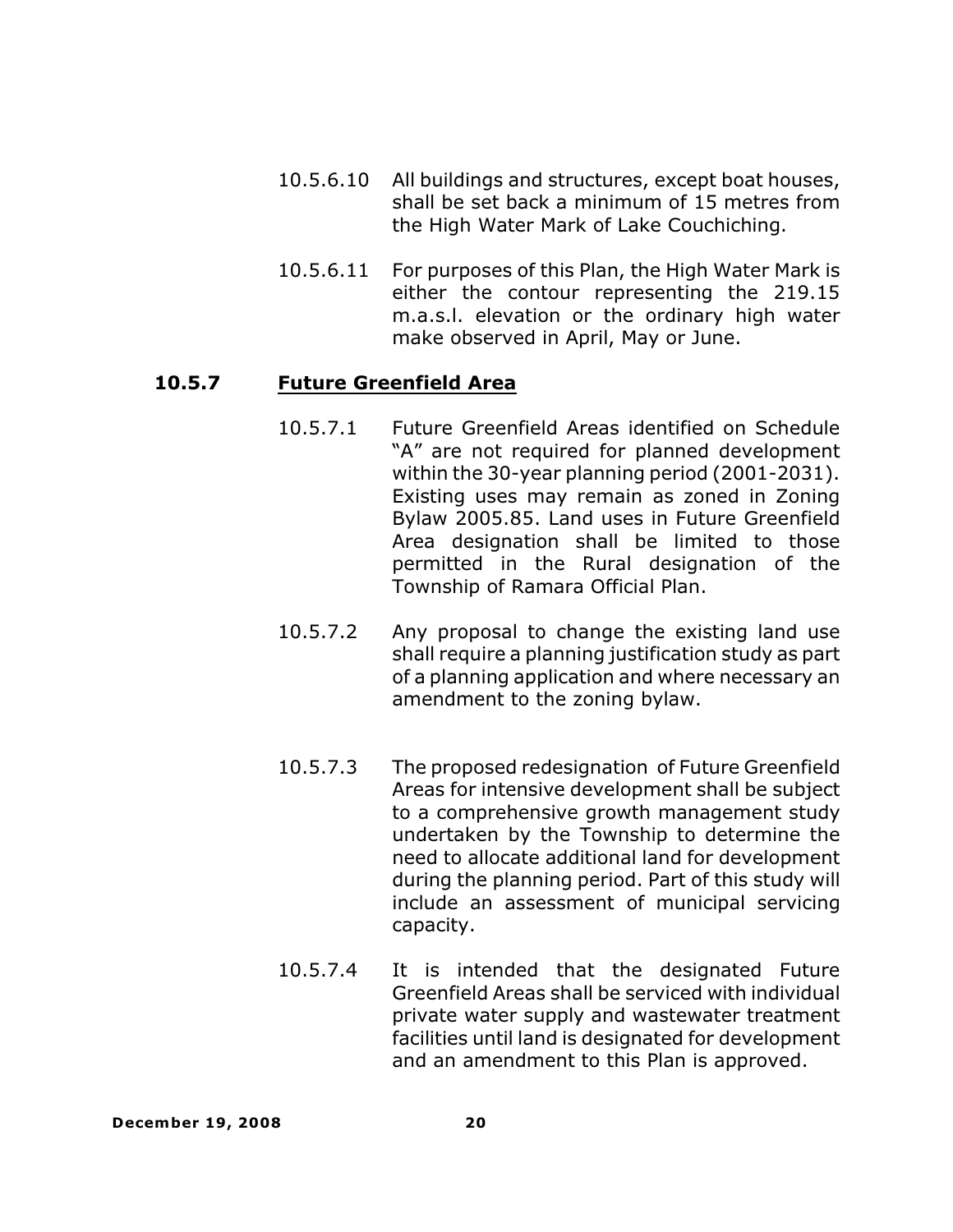10.5.7.5 This Plan discourages proposals for non-resource based development within the designated Future Greenfields Area except for the creation of up to five residential lots by consent where it is determined by the Township that it will not prejudice or impede the orderly and proper development by subdivision plan in the future.

#### **10.5.8 Infrastructure**

- 10.5.8.1 The servicing solutions in the approved "Atherley-Uptergrove Secondary Plan Area/Rama Road Corridor Master Servicing Plan" (October 10, 2006) apply to development within the designated service areas.
- 10.5.8.2 New public and private infrastructure shall be designed, established and operated according to the current Township's engineering design standards.
- 10.5.8.3 In each designated service area, Phases 3 and 4 of the Municipal Class Environmental Assessment shall be completed prior to any planning approvals for subdivision plans, condominium plans and site plans.
- 10.5.8.4 Water supply and wastewater treatment facilities are to be designed as communal facilities and operated by the Township of Ramara according to the required development agreements.
- 10.5.8.5 The source of the water supply shall be groundwater and/or surface water as determined by the Phase 3 Class Environmental Assessment in each service area.
- 10.5.8.6 Treated waste water shall be discharged to subsurface or direct discharge to surface water as determined by the Phase 3 Class Environmental Assessment in each service area.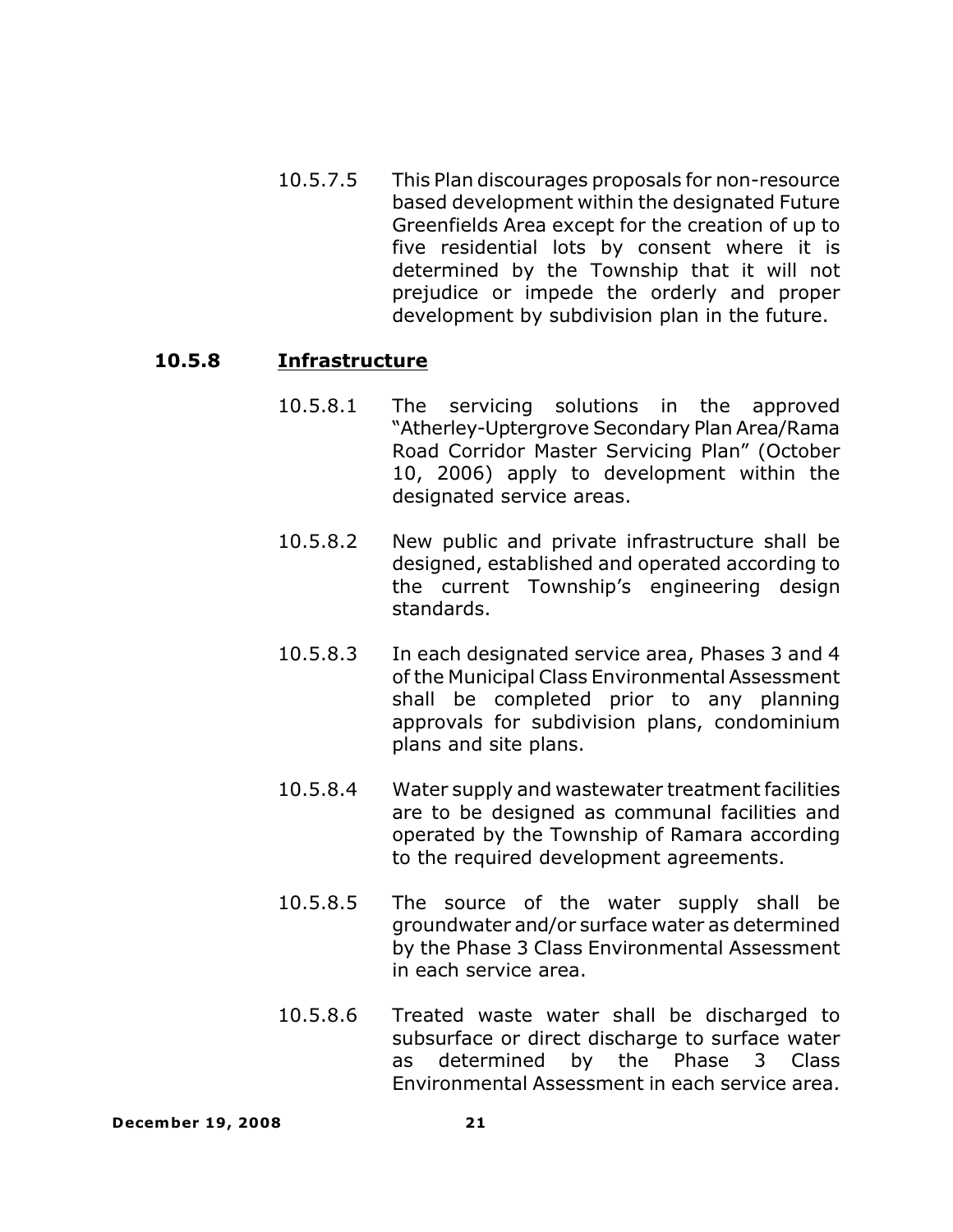- 10.5.8.7 Centralized stormwater management facilities as identified in the Master Servicing Study will be further determined by consideration of site specific development applications.
- 10.5.8.8 The broad conceptual road network is identified on Schedule "A-2" to this Plan. The location and design of this road network shall be established by environmental assessments or approved subdivision plans.
- 10.5.8.9 All new development shall be serviced by public streets with connected pedestrian walkways and bikeways incorporated into right-of-ways and development shall be designed in a manner that is supportive of transit services in the future.
- 10.5.8.10 The primary public road network serving the new development areas consists of:

County Road 44 - Rama Road Concession Road 12 County Road 45 - Monck Road Mara-Rama Boundary Road

- 10.5.8.11 Rama Road within the Rama Road Corridor of this Secondary Plan will function as an Arterial Road serving designated Destination Commercial projects and areas and acting as a main street. Site access to areas from Rama Road shall be designed to maximize through movements and traffic flow and to minimize conflicts between individual site accesses and other traffic operations and access to Rama Road shall be limited to the designated intersections as shown on Schedule "A-2" to this Plan.
- 10.5.8.12 Site specific traffic studies shall be required as part of planning applications to determine site access, traffic impacts and to determine road needs including road widening, emergency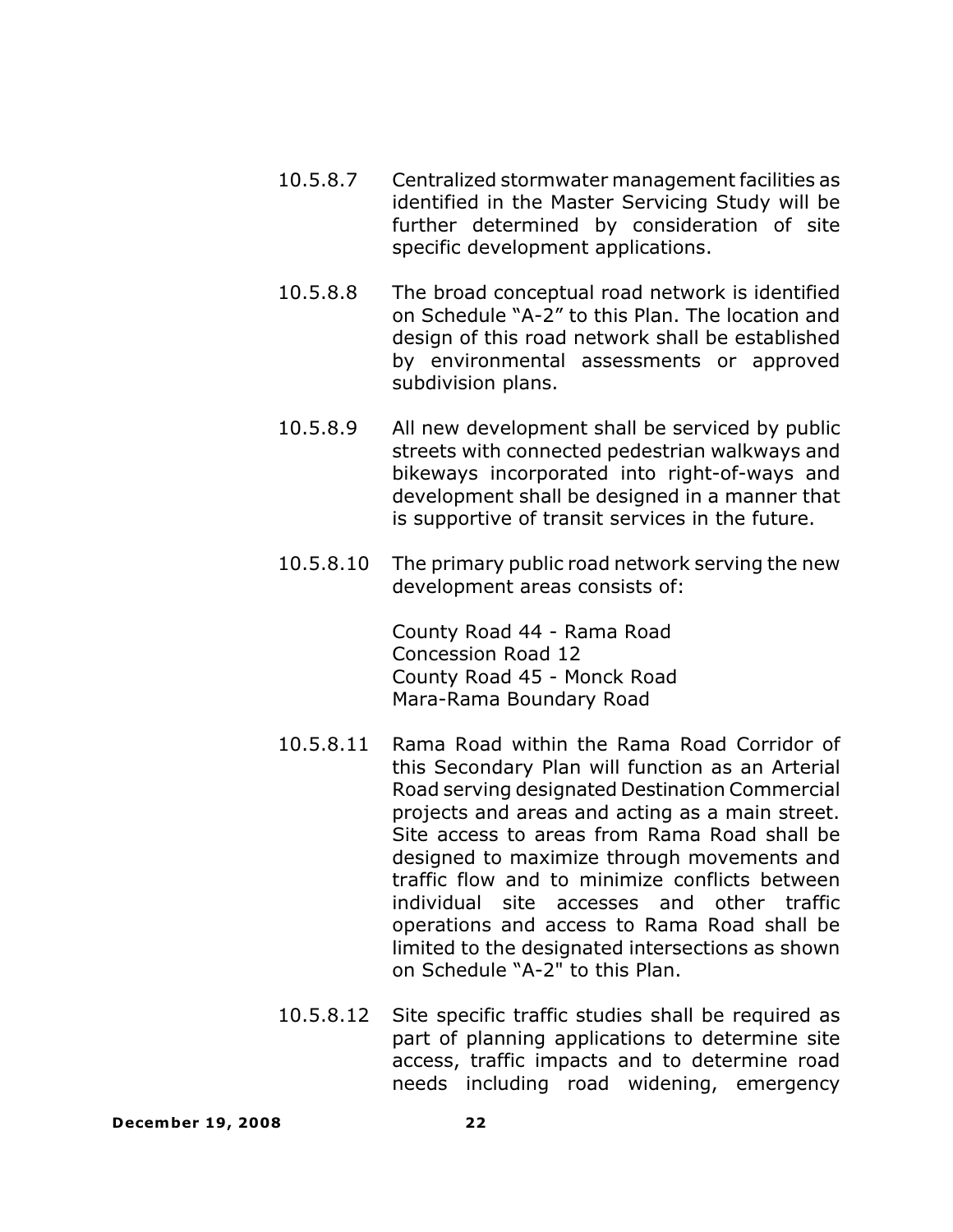access, intersection improvements, turning lanes, mutual driveways, separation distances between access points, and traffic control, as part of planning applications.

- 10.5.8.13 The site access requirements of the County of Simcoe and the Township of Ramara shall be incorporated into planning approvals. Planning applications shall include the traffic and transportation studies required by these agencies.
- 10.5.8.14 Separate adjacent properties within a Destination Commercial development area shall be integrated with regard to internal access roads, joint public street access, common access to parking areas, trails, walkways and bikeways.
- 10.5.8.15 New local streets and main private roads shall be based on a modified grid system that provides even distribution of vehicular traffic, and maximized ease of connectivity. Township standards shall be used in design and location.

#### **10.5.9 Design Principles**

- 10.5.9.1 In all new development areas, building and land use design shall consciously be innovative yet practical, and shall consider the design integration of individual projects within the final built out development.
- 10.5.9.2 All new development shall be sensitive to the streetscape and visual presence to pedestrians and motorists.
- 10.5.9.3 Development shall achieve diversity through a variety of lots and block sizes, building types and styles along public street frontages.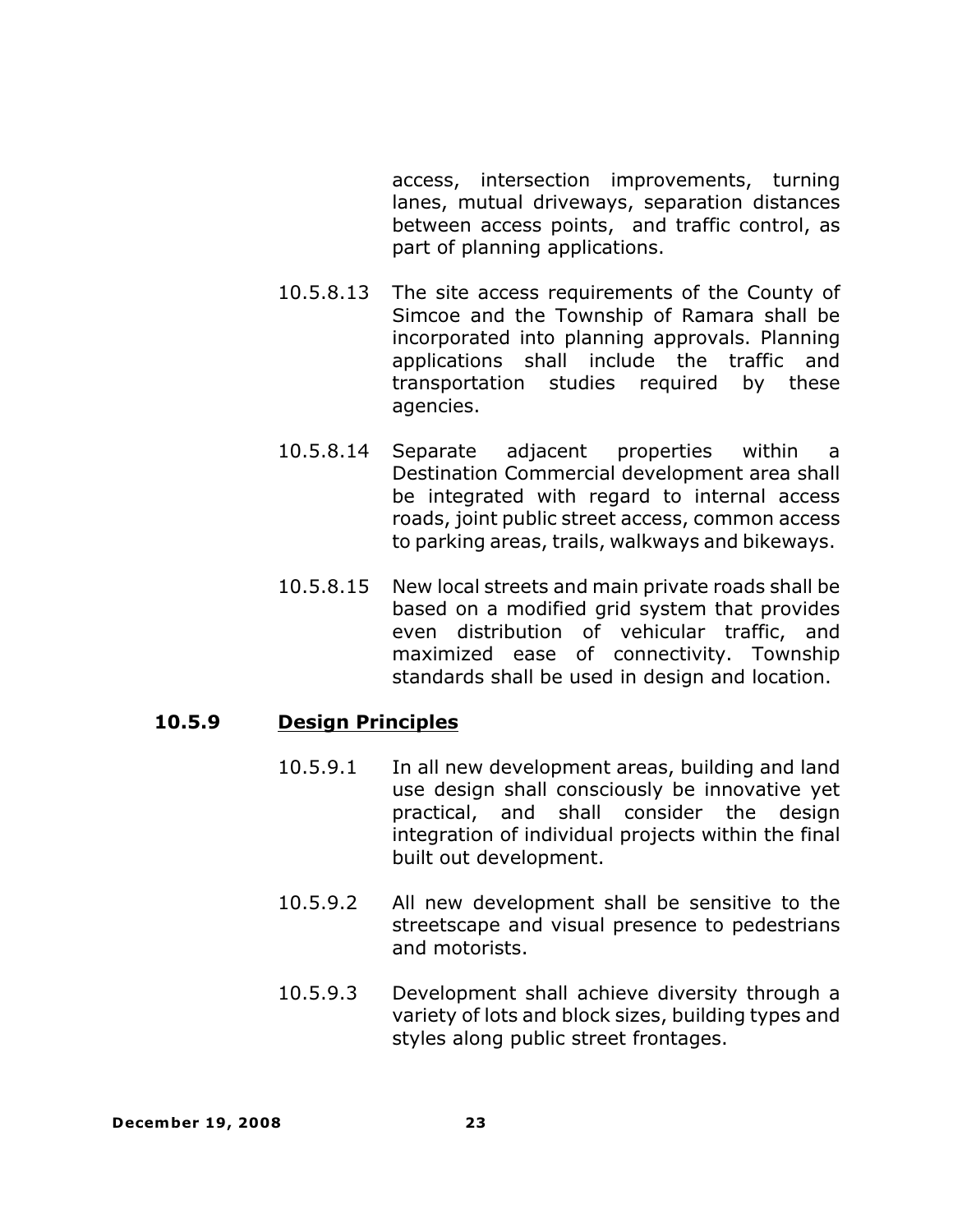- 10.5.9.4 New and improved public streets shall provide for all-season landscape features within the public right-of-way.
- 10.5.9.5 In new destination commercial projects, the massing of buildings and building elevations shall provide a positive visual presence with design, articulation and fenestration, and a variety of rooflines where visible from public streets and residential areas.
- 10.5.9.6 Landscape strips incorporating landscaping features, berming, decorative fencing shall be designed and located adjacent to public street edges to create aesthetic streetscapes.
- 10.5.9.7 Street corner buildings shall be designed as signature buildings to emphasize gateway features and to incorporate increased height, roof features, building articulation, window and finishing features.
- 10.5.9.8 Surface parking and loading areas are not permitted immediately adjacent to the intersections of public streets and shall be buffered and muted by permanent landscape features.
- 10.5.9.9 Large paved vehicle parking areas shall be divided into smaller defined sections with landscaping and walkways.
- 10.5.9.10 Parking areas shall not exceed 20% of the land area in each development project.
- 10.5.9.11 In development projects, bicycle parking spaces shall be provided at a ratio of 1 bicycle space for every 10 required vehicle parking spaces.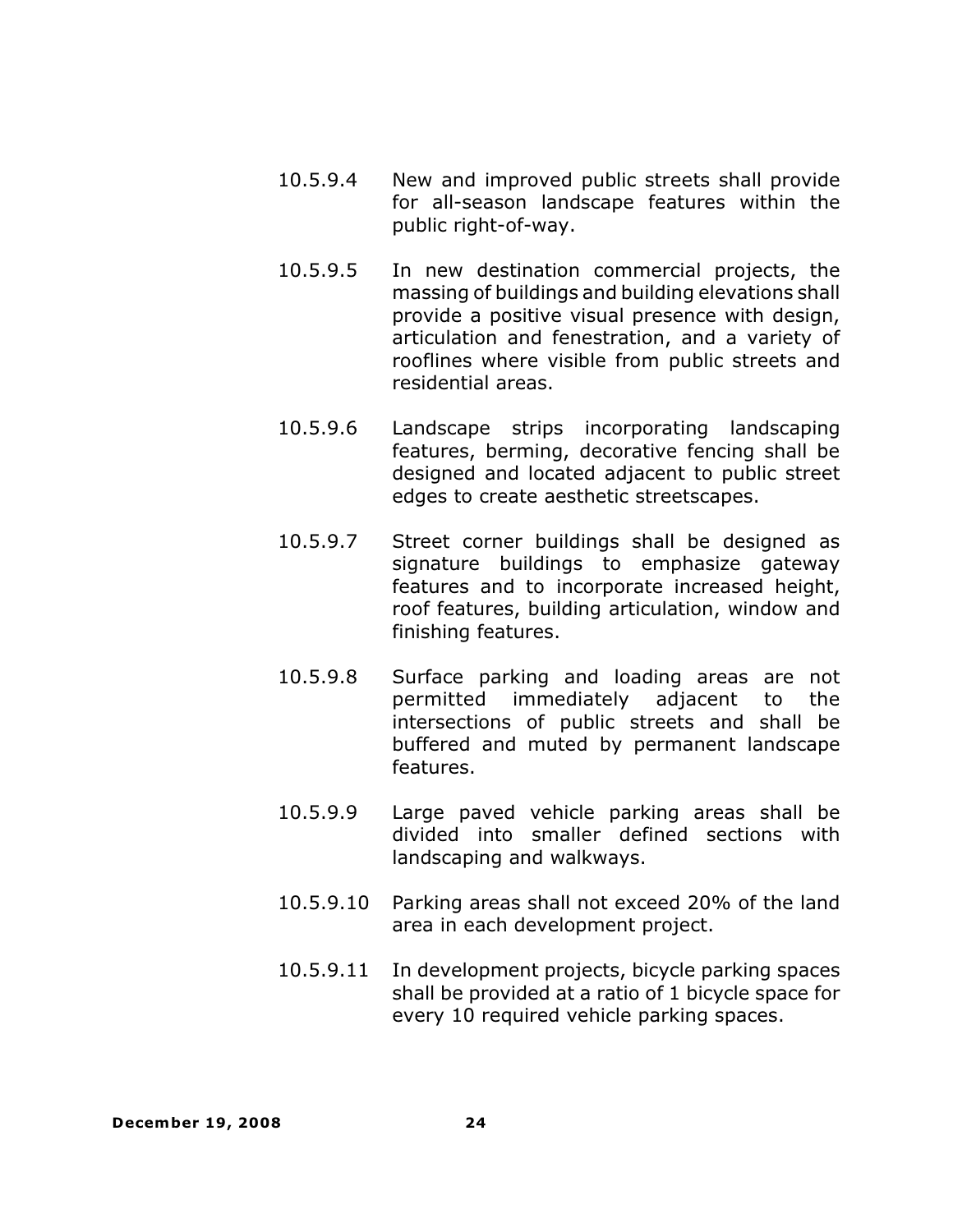# **10.5.10 Special Policy Areas**

10.5.10.1 The following existing Special Policies in Section 9.9.11 of the Ramara Official Plan continue to apply to the Rama Road Corridor with the following changes.

> **Rama Resorts (9.9.11.1) Chase (OPA 19**) **(9.9.10.2)**

# **10.5.10.2 Mnjikaning Fish Weirs National Historic Site**

This is a designated National Historic Site administered by the Parks Canada Authority. This site is the "largest and best preserved wooden fish weirs in eastern Canada, in use from about 3300 B.C.". This Plan recognizes the cultural heritage significance of the site located within the channel between Lake Simcoe and Lake Couchiching. The site is designated as "Natural Area Protection" in this Plan and is zoned as "NAP" in Zoning Bylaw 2005.85.

The Township of Ramara will cooperate with the Mnjikaning First Nation, the Mnjikaning Fish Fence Circle, Parks Canada Agency, Trent-Severn Waterway and the Ministry of Natural resources in the preparation and implementation of a management Plan for this National Historic Site.

- 10.5.10.3 If the Special Policies are more restrictive than this Secondary Plan, then the Special Policies in Sections 9.9.11.1 and 9.9.11.2 shall prevail.
- 10.5.10.4 Any new policies in this Secondary Plan that are more restrictive than the Special Policies in Sections 9.9.11.1 and 9..9.11.2 shall prevail.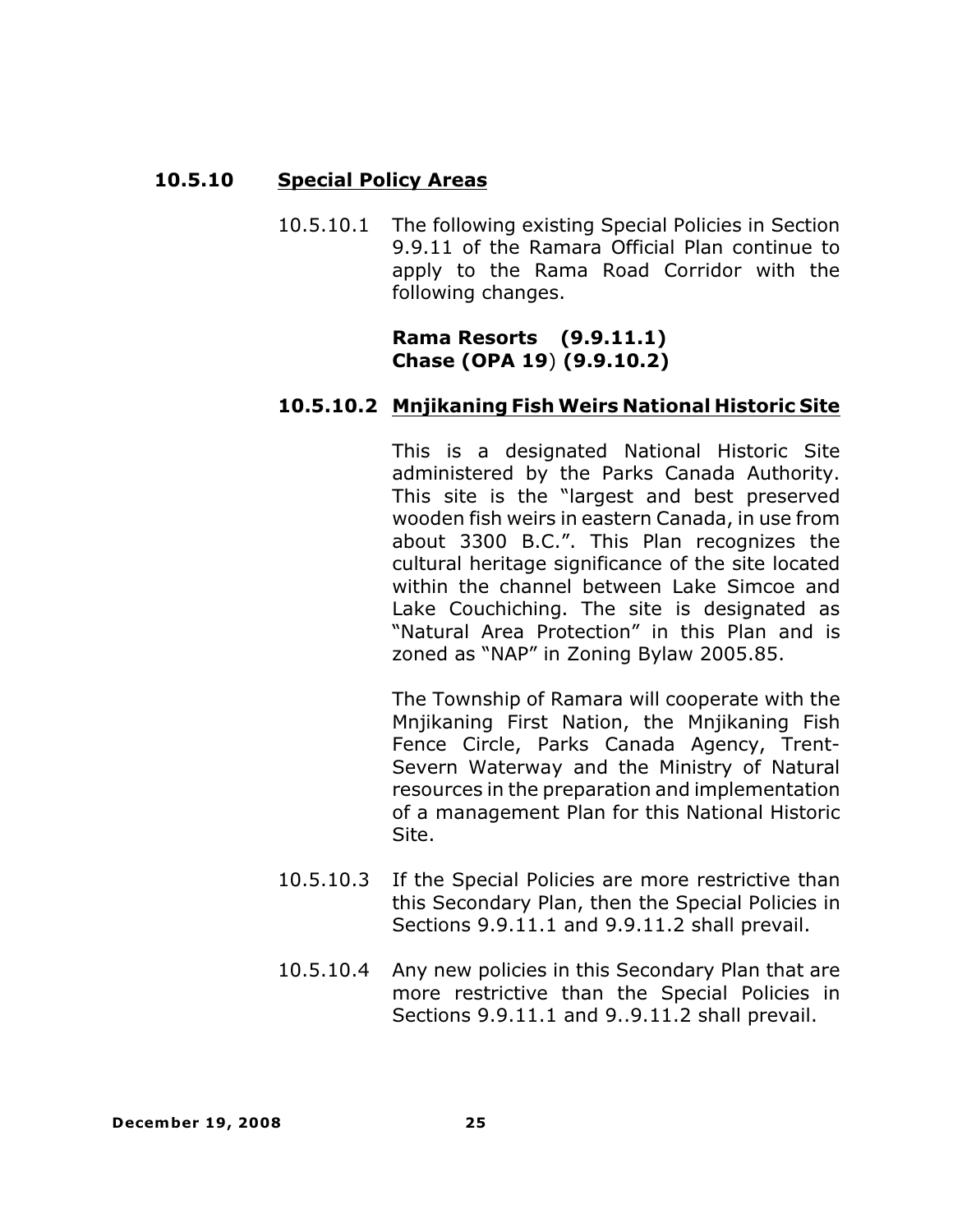#### **10.5.11 Implementation**

- 10.5.11.1 Section 7.0 "IMPLEMENTATION MEASURES" applies to the implementation of this secondary plan.
- 10.5.11.2 Phasing of development within each new development area shall be determined by the Township and landowners according to the agreements following the completion of Phases 3 and 4 of the Class Environmental Assessment.
- 10.5.11.3 The Township of Ramara may initiate a comprehensive amendment to Zoning Bylaw 2005.85 and may apply holding provisions in new development areas and may require agreements with landowners.
- 10.5.11.4 Pre-Application Consultation is required according to the bylaw and policy of the Township for all development applications proposed within this Secondary Plan area.
- 10.5.11.5 The Township may amend and/or revise its Development Charges Bylaw as it applies to this Secondary Plan area and may require cost sharing agreements between landowners/developers in order to implement infrastructure services in new development areas pursuant to the Development Charges Act.
- 10.5.11.6 Plans of Subdivision and Plans of Condominium shall conform with the Ramara Official Plan and this Secondary Plan and shall be designated to achieve sustainability objectives.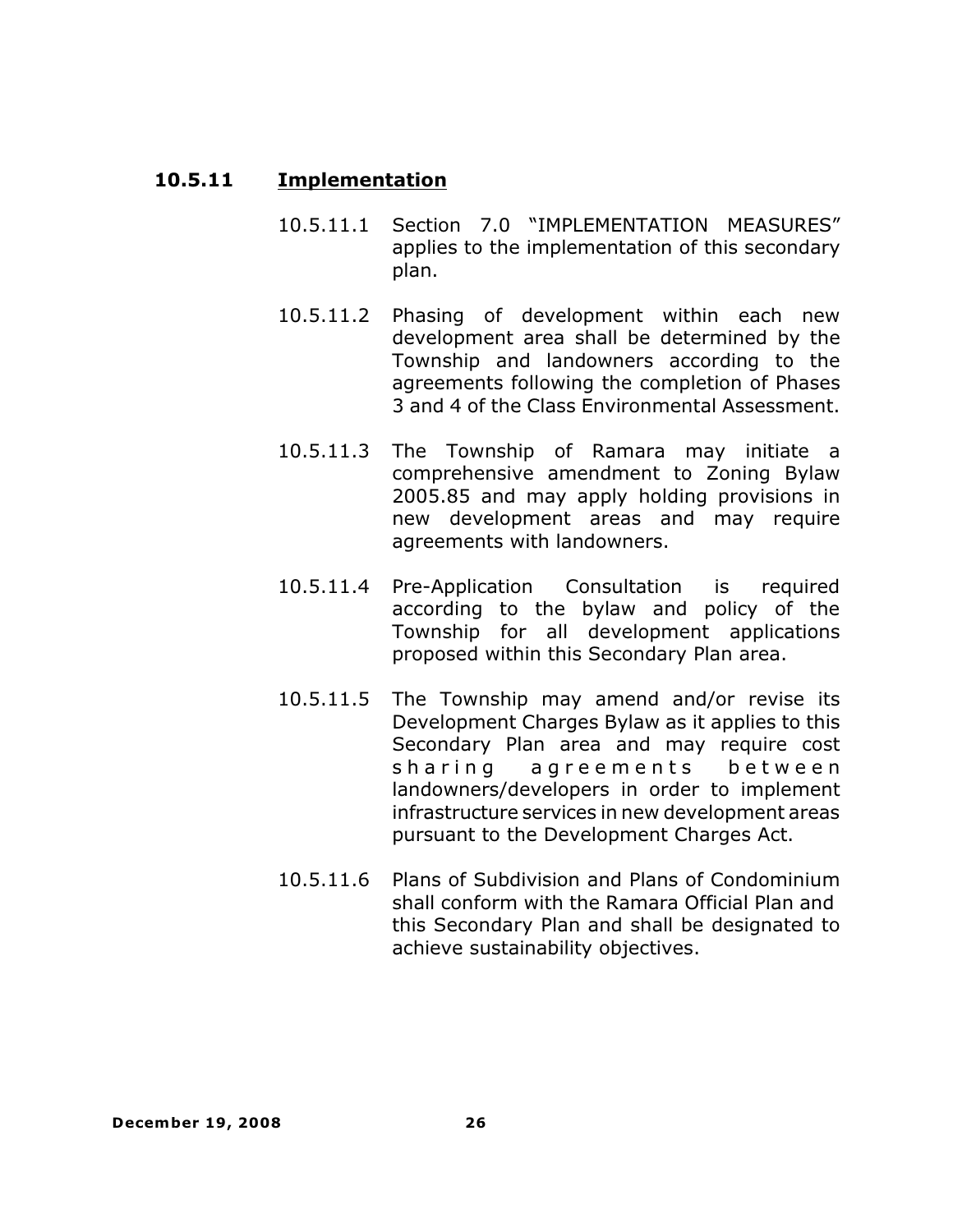- 10.5.11.7 The Township of Ramara shall require landowners/developers to enter into a servicing agreement with the Township to ensure the conveyance, cost-sharing, operations and maintenance of communal water supply and waste water treatment facilities, stormwater management facilities and public roads.
- 10.5.11.8 The Township of Ramara may require the completion of an Environmental Site Assessment and the filing of a Record of Site Condition pursuant to the Environmental Protection Act."
- 10.5.11.9 The Township of Ramara may impose conditions on the use, erection or location of land, buildings and structures in any bylaw passed under Section 34 of the *Planning Act* and may require agreements to be registered on title.
- 10.5.11.10 The Township of Ramara shall require other information to be included in complete planning applications as determined by the Ramara Official Plan and this Secondary Plan."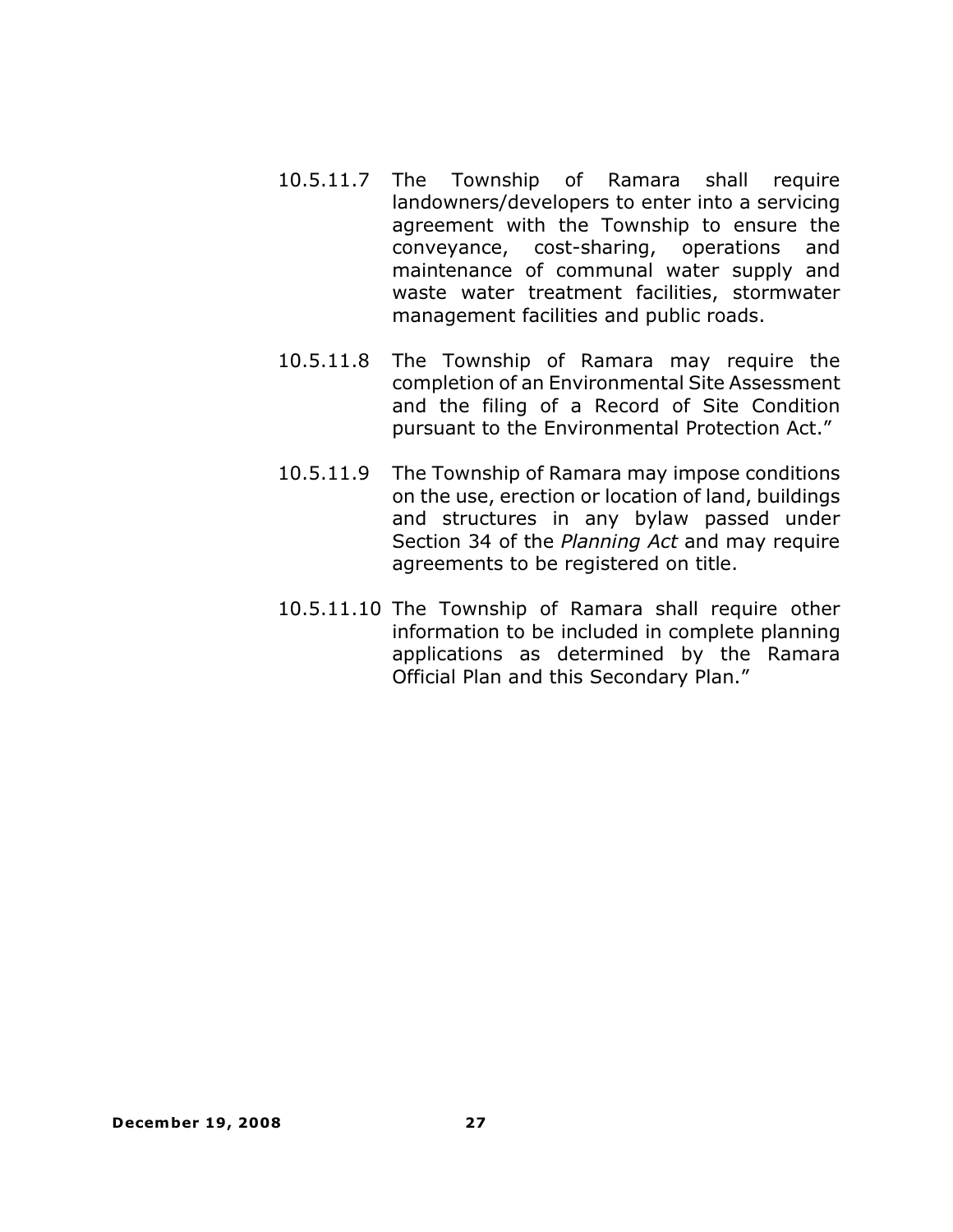# **PART C - THE APPENDICES**

The following appendix does not constitute part of this Amendment, but is included as additional information in support of this amendment.

| <b>APPENDIX 1</b> | Minutes of Public Meeting, August 27, 2007                                                         |
|-------------------|----------------------------------------------------------------------------------------------------|
| <b>APPENDIX 2</b> | <b>Extracts from Minutes of Committee and Council</b>                                              |
|                   | July 23, 2007<br>December 3, 2007<br>December 17, 2007                                             |
| APPENDIX 3        | Road Special Development Area<br>Rama<br>Secondary Plan Significant Revisions (December<br>3, 2007 |
| <b>APPENDIX 4</b> | Reports to Council December 17, 2007                                                               |